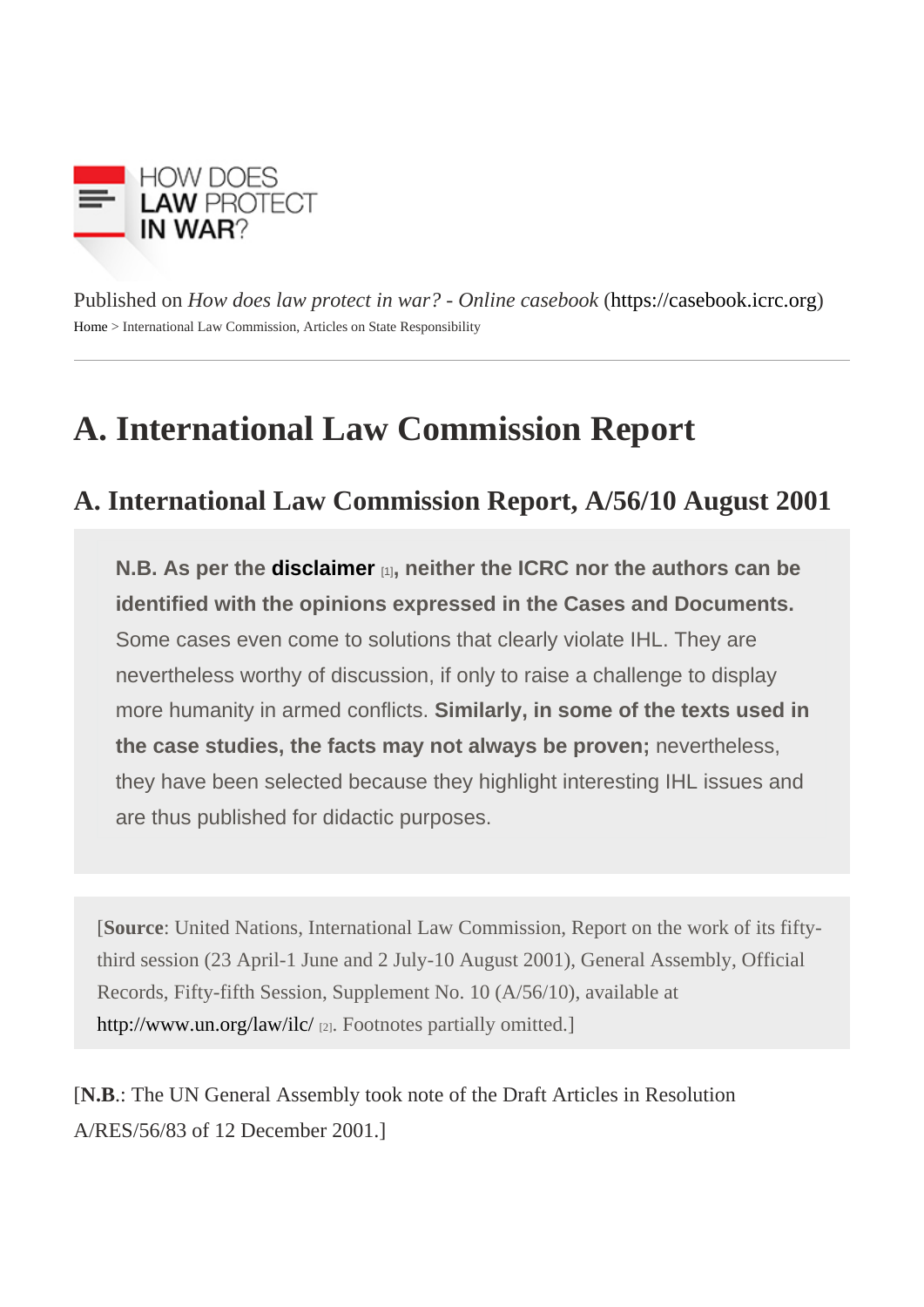**International Law Commission Report on the work of its fifty-third session (23 April-1 June and 2 July-10 August 2001) General Assembly Official Records Fifty-fifth Session Supplement No. 10 (A/56/10) [...]**

CHAPTER IV: STATE RESPONSIBILITY [...]

**E. Text of the draft articles on Responsibility of States for internationally wrongful acts [...]**

**2. Text of the draft articles with commentaries thereto [...]**

Responsibility of States for Internationally Wrongful Acts

# **PART ONE THE INTERNATIONALLY WRONGFUL ACT OF A STATE CHAPTER I GENERAL PRINCIPLES**

#### **Article l**

#### **Responsibility of a State for its internationally wrongful acts**

Every internationally wrongful act of a State entails the international responsibility of that

State.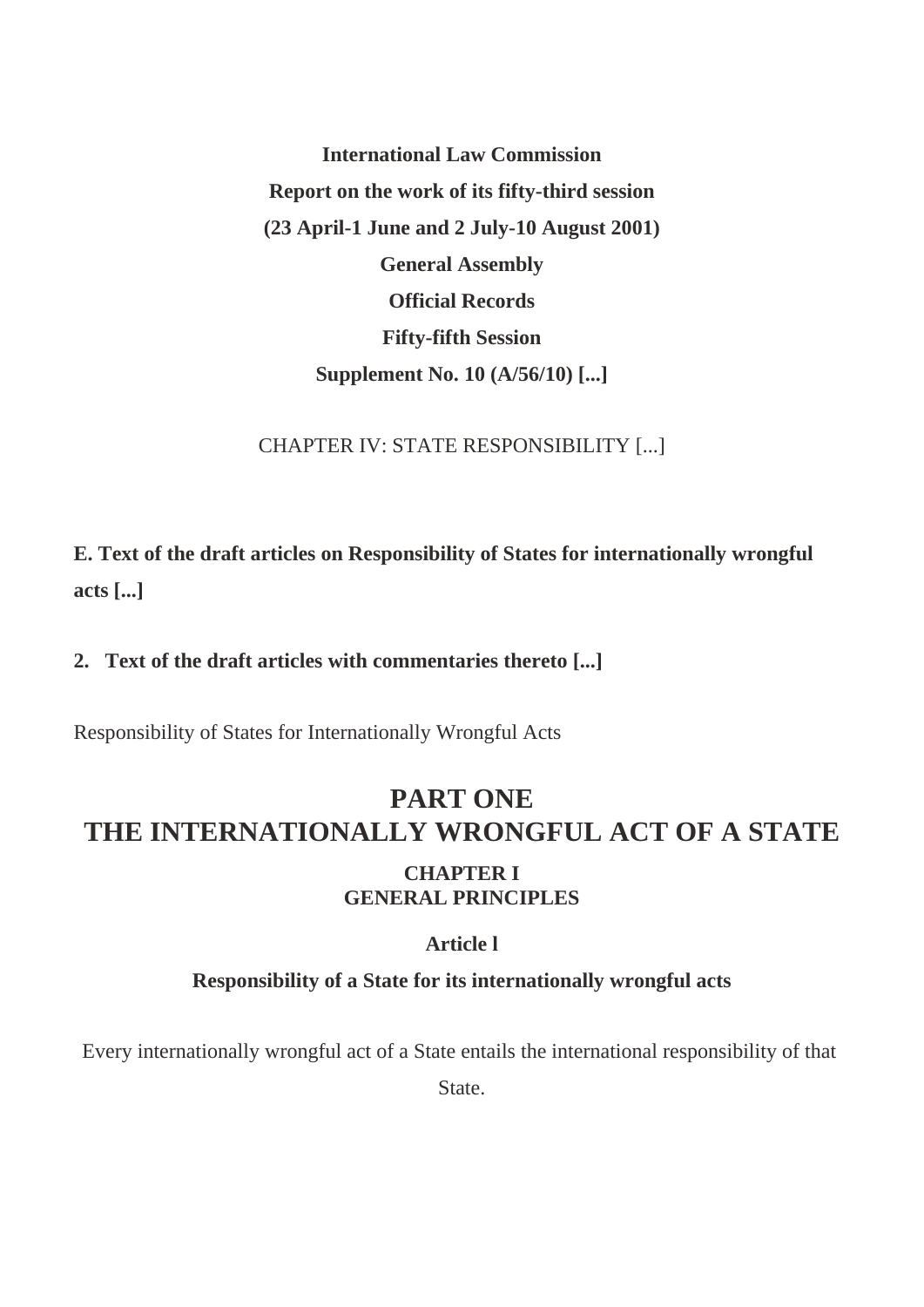#### **Article 2**

## **Elements of an internationally wrongful act of a State**

There is an internationally wrongful act of a State when conduct consisting of an action or omission:

- a. Is attributable to the State under international law; and
- b. Constitutes a breach of an international obligation of the State.

#### **Article 3**

## **Characterization of an act of a State as internationally wrongful**

The characterization of an act of a State as internationally wrongful is governed by international law. Such characterization is not affected by the characterization of the same act as lawful by internal law.

#### **CHAPTER II ATTRIBUTION OF CONDUCT TO A STATE**

## **Article 4**

## **Conduct of organs of a State**

- 1. The conduct of any State organ shall be considered an act of that State under international law, whether the organ exercises legislative, executive, judicial or any other functions, whatever position it holds in the organization of the State, and whatever its character as an organ of the central Government or of a territorial unit of the State.
- 2. An organ includes any person or entity which has that status in accordance with the internal law of the State.

# **Article 5**

## **Conduct of persons or entities exercising elements of governmental authority**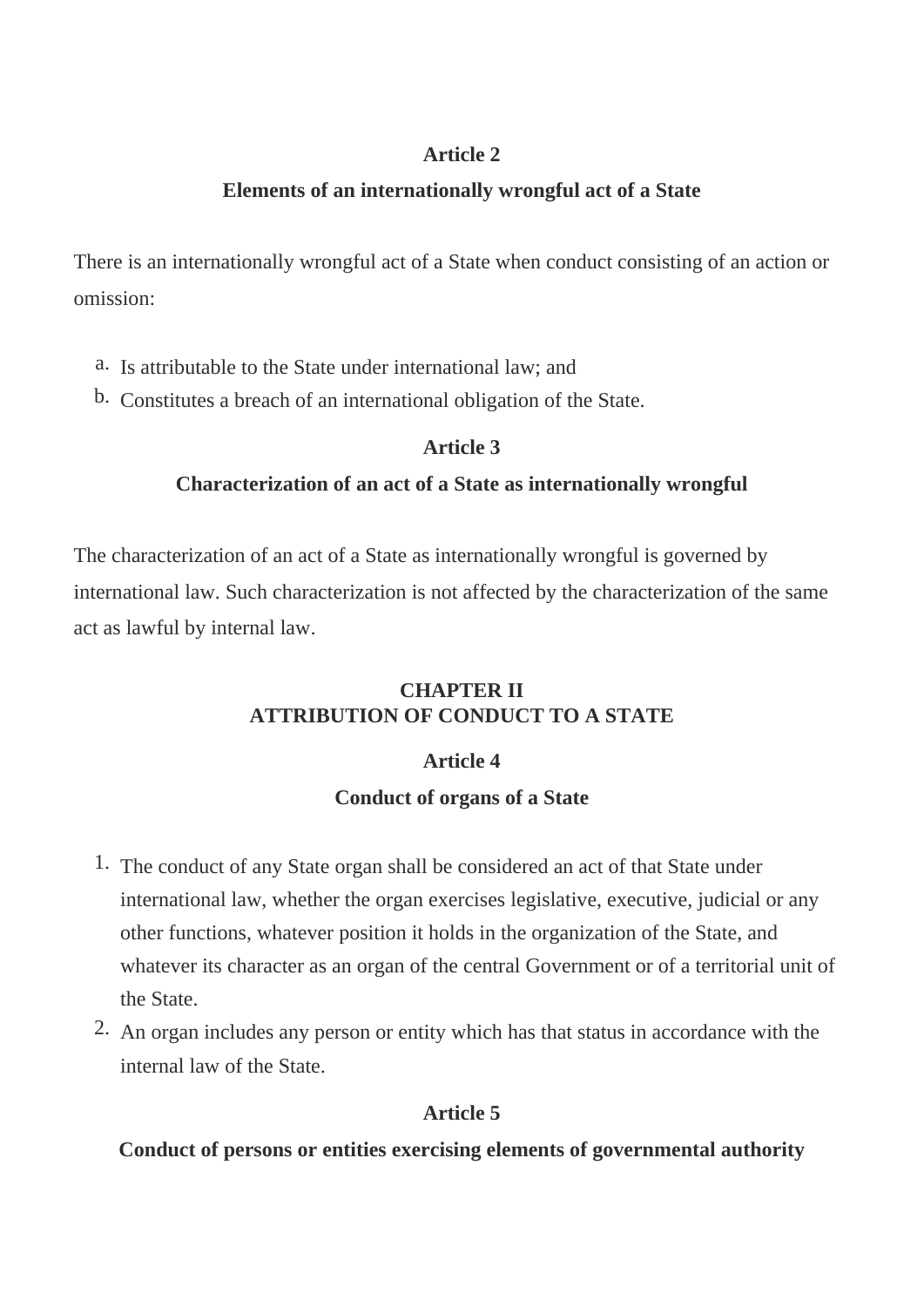The conduct of a person or entity which is not an organ of the State under article 4 but which is empowered by the law of that State to exercise elements of the governmental authority shall be considered an act of the State under international law, provided the person or entity is acting in that capacity in the particular instance.

#### **Article 6**

#### **Conduct of organs placed at the disposal of a State by another State**

The conduct of an organ placed at the disposal of a State by another State shall be considered an act of the former State under international law if the organ is acting in the exercise of elements of the governmental authority of the State at whose disposal it is placed.

#### **Article 7**

#### **Excess of authority or contravention of instructions**

The conduct of an organ of a State or of a person or entity empowered to exercise elements of the governmental authority shall be considered an act of the State under international law if the organ, person or entity acts in that capacity, even if it exceeds its authority or contravenes instructions.

#### **Commentary [...]**

- 3. [...] "International responsibility is incurred by a State if damage is sustained by a foreigner as a result of unauthorized acts of its officials performed under cover of their official character, if the acts contravene the international obligations of the State."
- 4. The modern rule is now firmly established in this sense by international jurisprudence, State practice and the writings of jurists. It is confirmed, for example, in article 91 of the 1977 Geneva Protocol I Additional to the Geneva Conventions of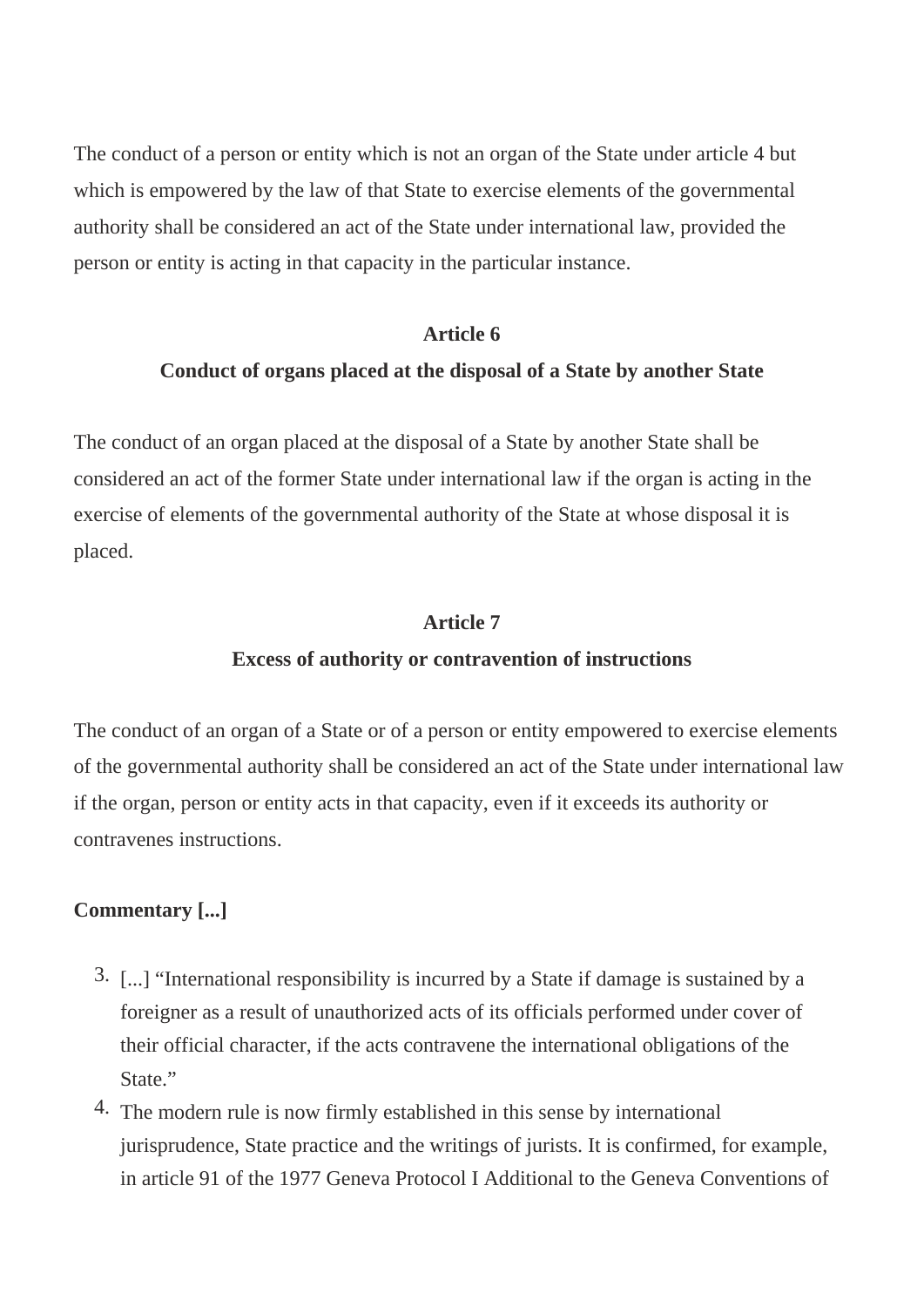<span id="page-4-0"></span>12 August 1949, which provides that: "A Party to the conflict ... shall be responsible for all acts committed by persons forming part of its armed forces" this clearly covers acts committed contrary to orders or instructions. [...]

#### Article 8

# Conduct directed or controlled by a State

The conduct of a person or group of persons shall be considered an act of a State under international law if the person or group of persons is in fact acting on the instructions of, or under the direction or control of, that State in carrying out the conduct.

# Commentary [...]

4. The degree of control which must be exercised by the State in order for the conduct to be attributable to it was a key issue in the Military and Paramilitary **[4632]**. The question was whether the conduct of **che**tras was attributable to the United States so as to hold the latter generally responsible for breaches of international humanitarian law committed by two parties. This was analysed by the Court in terms of the notion of "control". On the one hand, it held that the United States was responsible for the "planning, direction and support" given by United States to Nicaraguan operative(163] But it rejected the broader claim of Nicaragua that all the conduct of the contras was attributable to the United States by reason of its control over them. [...

Thus while the United States was held responsible for its own support for the contras, only in certain individual instances were the acts of the contras themselves held attributable to it, based upon actual participation of and directions given by that State. The Court confirmed that a general situation of dependence and support would be insufficient to justify attribution of the conduct to the State.

5. The Appeals Chamber of the International Criminal Tribunal for the Former Yugoslavia has also addressed these iss<sup>3</sup>es (CTY, The Prosecutor v. Tadic (C. [Appeals Chamber, Merit](https://casebook.icrc.org/case-study/icty-prosecutor-v-tadic#partc_statute)s)] In Prosecutor v. Tadidhe Chamber stressed that: "The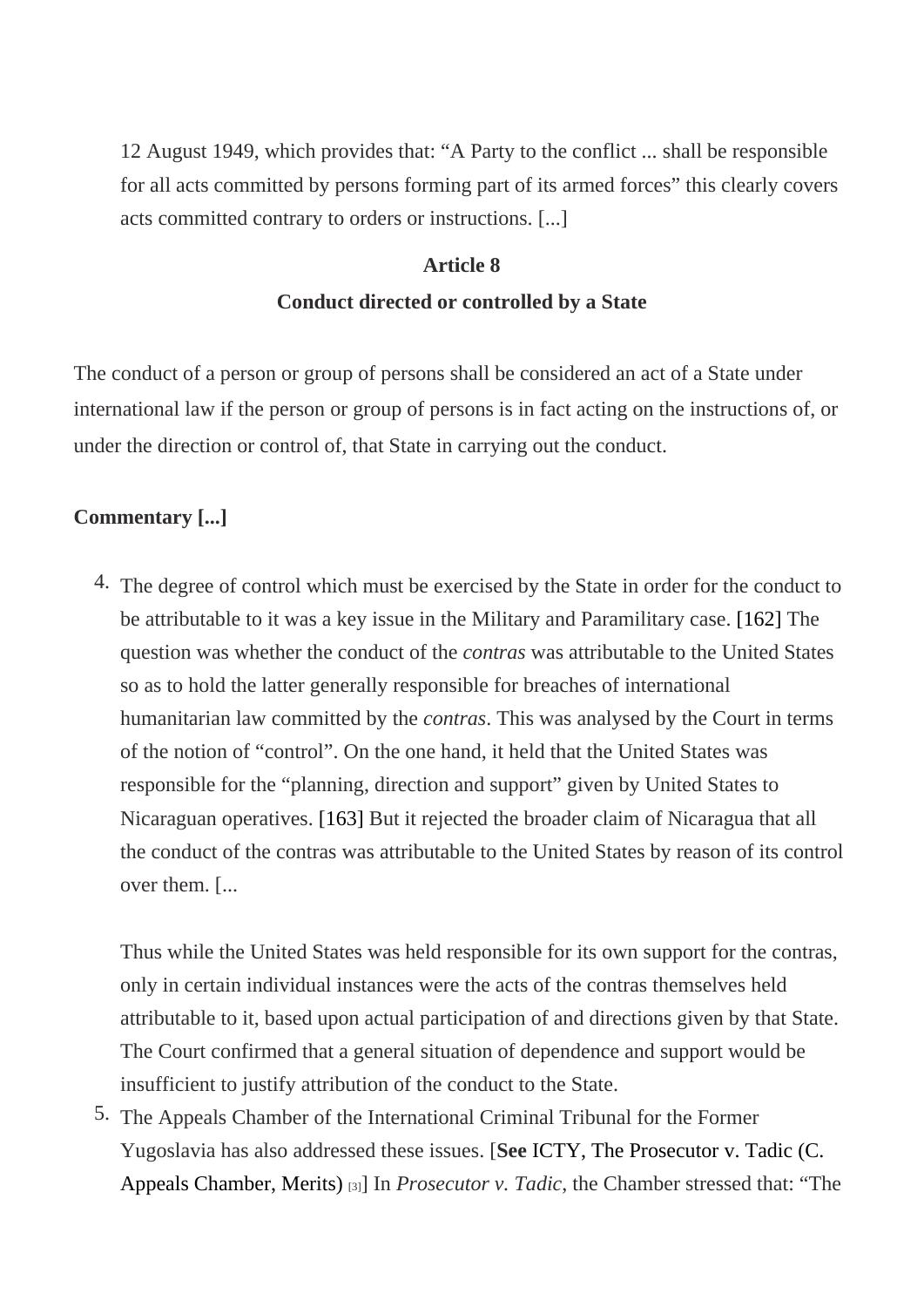<span id="page-5-0"></span>requirement of international law for the attribution to States of acts performed by private individuals is that the State exercises control over the individuals. The degree of control may, however, vary according to the factual circumstances of each case. The Appeals Chamber fails to see why in each and every circumstance international law should require a high threshold for the test of control". (emphasis in original)

The Appeals Chamber held that the requisite degree of control by the Yugoslavian authorities over these armed forces required by international law for considering the armed conflict to be international was " verall control going beyond the mere financing and equipping of such forces and involving also participation in the planning and supervision of military operations"[. \[167\]](#page-29-0) In the course of their reasoning, the majority considered it necessary to disapprove the International Court's approad hindright and Paramilitary activities. But the legal issues and the factual situation in that case were different from those facing the International Court in Military and Paramilitary activities. The Tribunal's mandate is directed to issues of individual criminal responsibility, not State responsibility, and the question in that case concerned not responsibility but the applicable rules of international humanitarian la $M68$ ] In any event it is a matter for appreciation in each case whether particular conduct was or was not carried out under the control of a State, to such an extent that the conduct controlled should be attributed to it. [...]

#### Article 9

Conduct carried out in the absence or default of the official authorities

The conduct of a person or group of persons shall be considered an act of a State under international law if the person or group of persons is in fact exercising elements of the governmental authority in the absence or default of the official authorities and in circumstances such as to call for the exercise of those elements of authority.

**Commentary**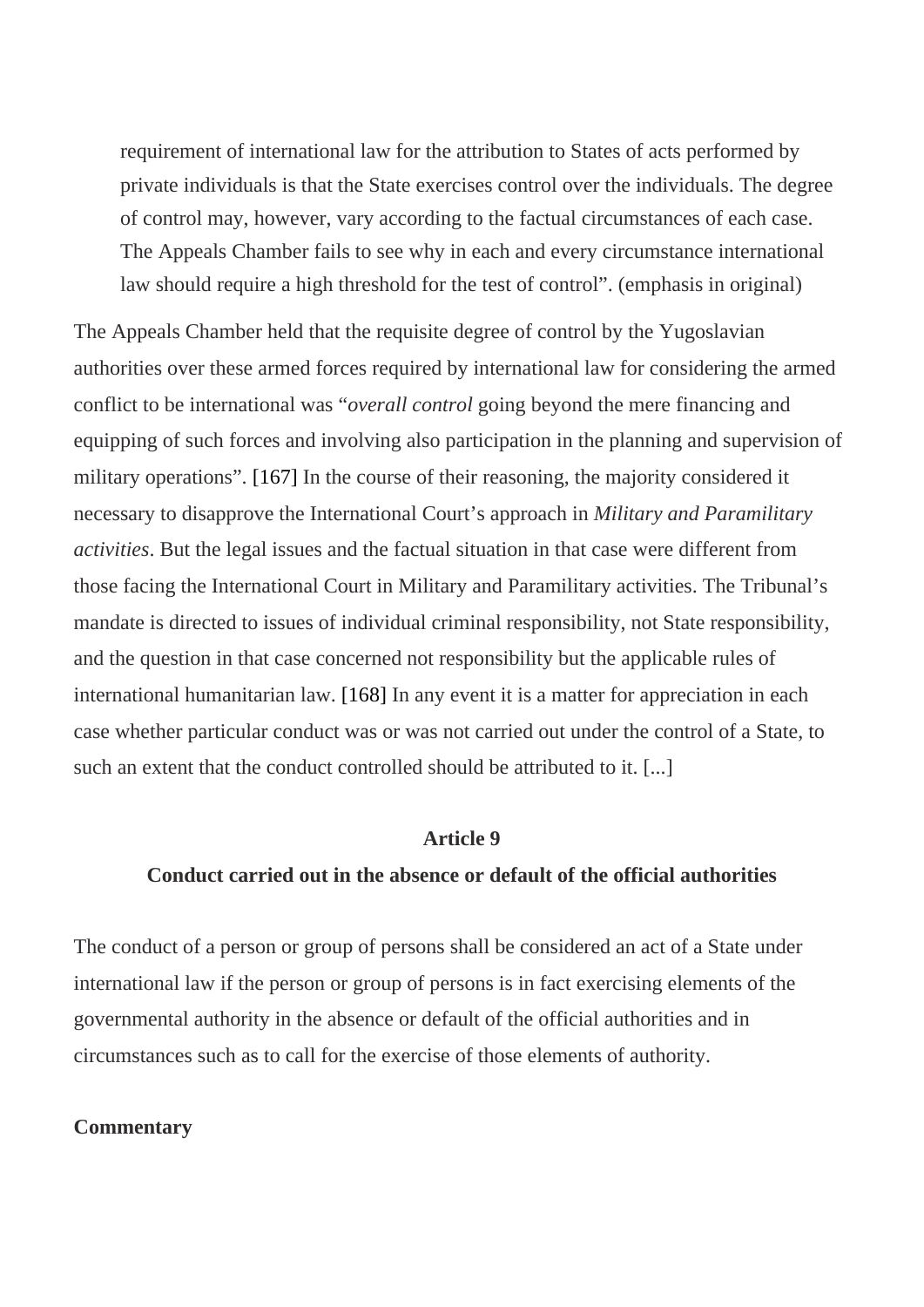- <span id="page-6-0"></span>1. Article 9 deals with the exceptional case of conduct in the exercise of elements of the governmental authority by a person or group of persons acting in the absence of the official authorities and without any actual authority to do so. The exceptional nature of the circumstances envisaged in the article is indicated by the phrase "in circumstances such as to call for". Such cases occur only rarely, such as during revolution, armed conflict or foreign occupation, where the regular authorities dissolve, are disintegrating, have been suppressed or are for the time being inoperative. They may also cover cases where lawful authority is being gradually restored, e.g., after foreign occupation.
- 2. The principle underlying article 9 owes something to the old idea déviée en massethe self-defence of the citizenry in the absence of regular followed: [...] and by article 4, paragraph A (6), of the Geneva Convention of 12 August 1949 on the Treatment of Prisoners of War [...] in effect it is a form of agency of necessity. Instances continue to occur from time to time in the field of State responsibility. [...]

## Article 10

Conduct of an insurrectional or other movement

- 1. The conduct of an insurrectional movement which becomes the new Government of a State shall be considered an act of that State under international law.
- 2. The conduct of a movement, insurrectional or other, which succeeds in establishing a new State in part of the territory of a pre-existing State or in a territory under its administration shall be considered an act of the new State under international law.
- 3. This article is without prejudice to the attribution to a State of any conduct, however related to that of the movement concerned, which is to be considered an act of that State by virtue of articles 4 to 9.

Commentary [...]

2. At the outset, the conduct of the members of the movement presents itself purely as the conduct of private individuals [...] and it is [...] not attributable to the State. Once an organized movement comes into existence as a matter of fact, it will be even less possible to attribute its conduct to the State, which will not be in a position to exert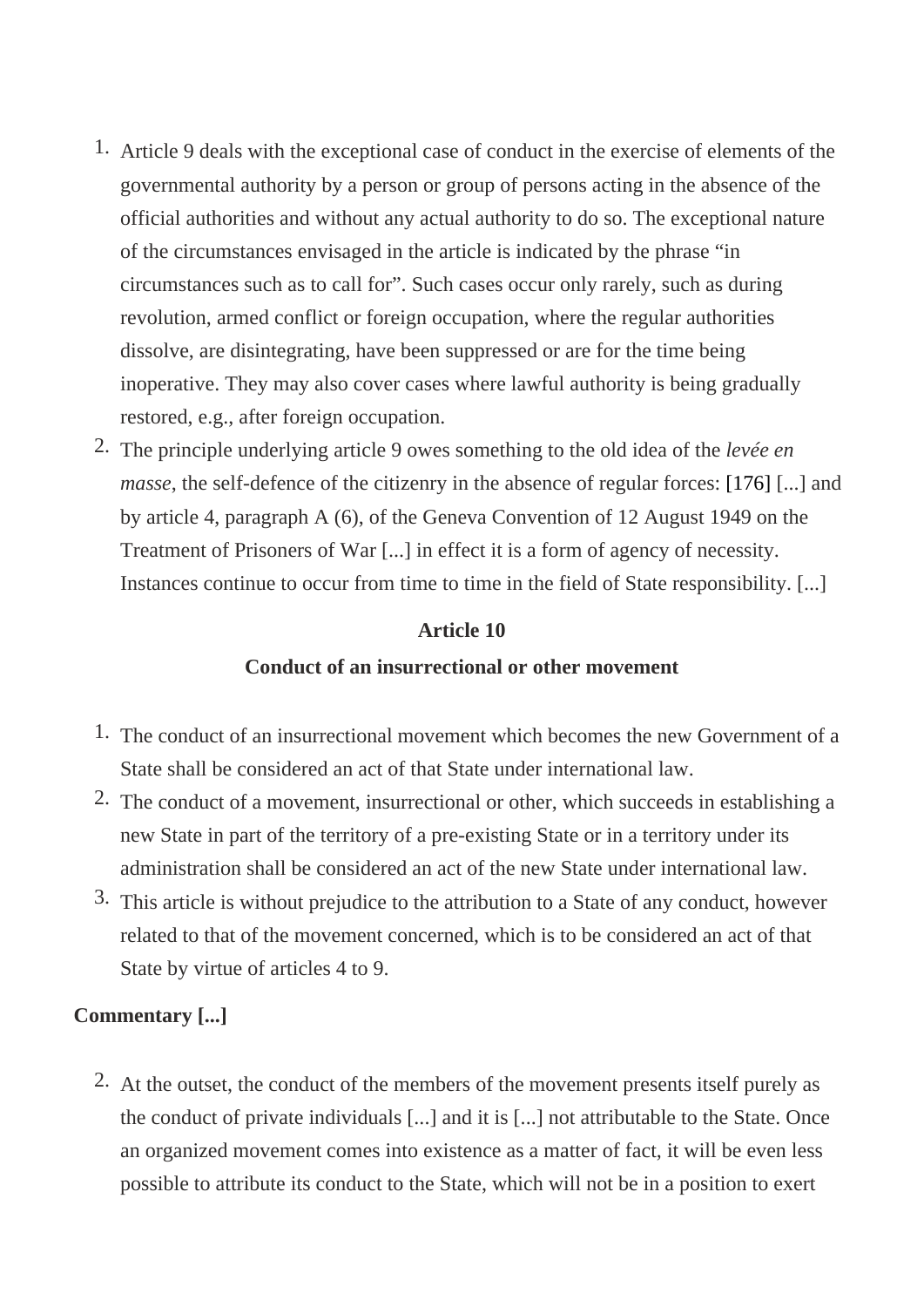effective control over its activities. [...]

- 9. A comprehensive definition of the types of groups encompassed by the term "insurrectional movement" as used in article 10 is made difficult by the wide variety of forms which insurrectional movements may take in practice, according to whether there is relatively limited internal unrest, a genuine civil war situation, an anticolonial struggle, the action of a national liberation front, revolutionary or counter revolutionary movements and so on. Insurrectional movements may be based in the territory of the State against which the movement's actions are directed, or on the territory of a third State. Despite this diversity, the threshold for the application of the laws of armed conflict contained in Additional Protocol II of 1977 may be taken as a guide. Article 1, paragraph 1 refers to "dissident armed forces or other organized armed groups which, under responsible command, exercise such control over a part of [the relevant State's] territory as to enable them to carry out sustained and concerted military operations and to implement this Protocol", and it contrasts such groups with situations of internal disturbances and tensions, such as riots, isolated and sporadic acts of violence and other acts of a similar character (article 1, para. 2). This definition of "dissident armed forces" reflects, in the context of the Protocols, the essential idea of an "insurrectional movement". [...]
- 11. No distinction should be made for the purposes of article 10 between different categories of movements on the basis of any international "legitimacy" or of any illegality in respect of their establishment as a government, despite the potential importance of such distinctions in other contexts. From the standpoint of the formulation of rules of law governing State responsibility, it is unnecessary and undesirable to exonerate a new government or a new State from responsibility for the conduct of its personnel by reference to considerations of legitimacy or illegitimacy of its origin. Rather, the focus must be on the particular conduct in question, and on its lawfulness or otherwise under the applicable rules of international law. [...]
- 16. A further possibility is that the insurrectional movement may itself be held responsible for its own conduct under international law, for example for a breach of international humanitarian law committed by its forces. [...]

#### **Article 11**

#### **Conduct acknowledged and adopted by a State as its own**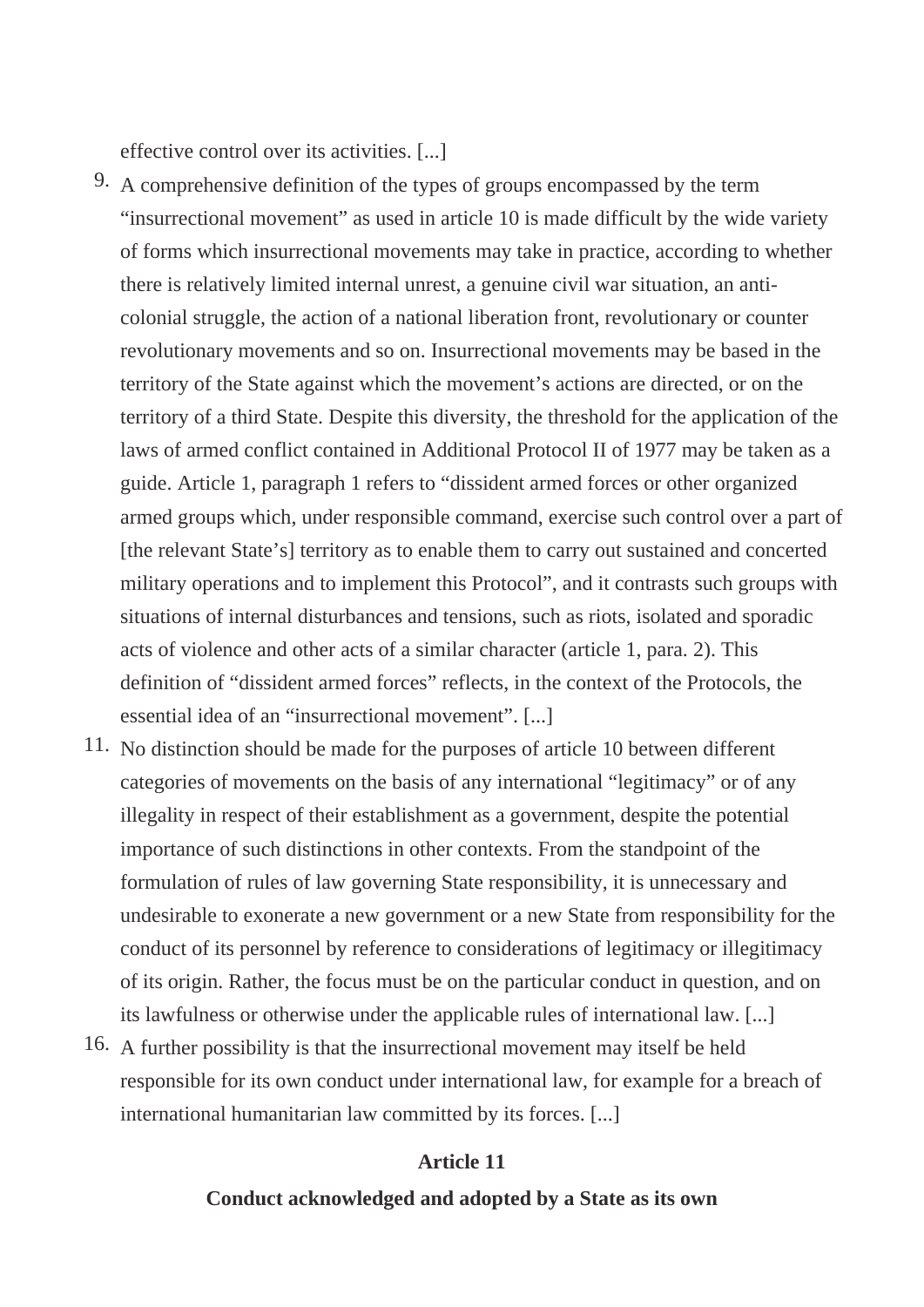Conduct which is not attributable to a State under the preceding articles shall nevertheless be considered an act of that State under international law if and to the extent that the State acknowledges and adopts the conduct in question as its own.

#### **CHAPTER III BREACH OF AN INTERNATIONAL OBLIGATION**

#### **Article 12**

#### **Existence of a breach of an international obligation**

There is a breach of an international obligation by a State when an act of that State is not in conformity with what is required of it by that obligation, regardless of its origin or character.

#### **Article 13**

#### **International obligation in force for a State**

An act of a State does not constitute a breach of an international obligation unless the State is bound by the obligation in question at the time the act occurs.

#### **Article 14**

#### **Extension in time of the breach of an international obligation**

- 1. The breach of an international obligation by an act of a State not having a continuing character occurs at the moment when the act is performed, even if its effects continue.
- 2. The breach of an international obligation by an act of a State having a continuing character extends over the entire period during which the act continues and remains not in conformity with the international obligation.
- 3. The breach of an international obligation requiring a State to prevent a given event occurs when the event occurs and extends over the entire period during which the event continues and remains not in conformity with that obligation.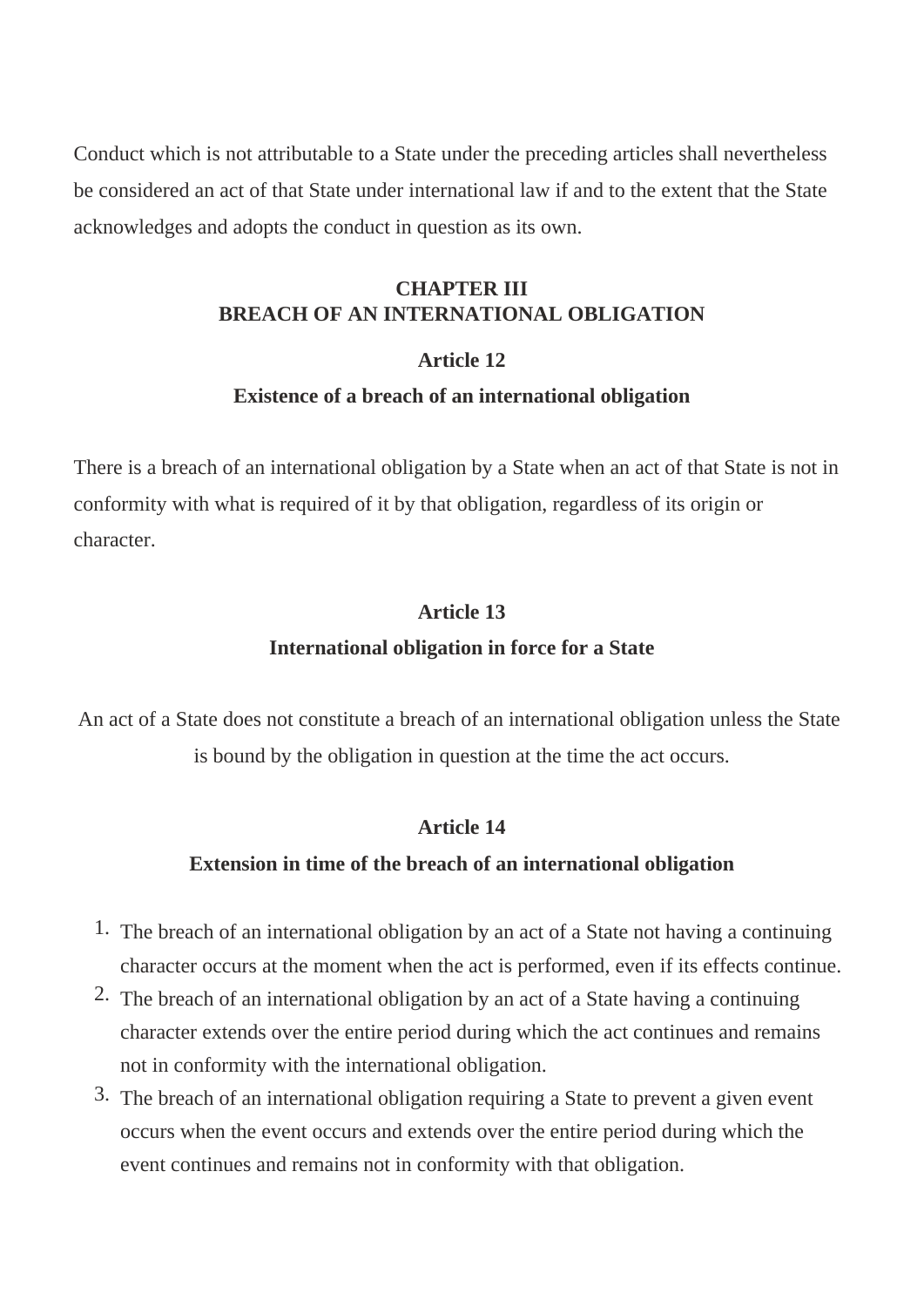#### **Article 15**

#### **Breach consisting of a composite act**

- 1. The breach of an international obligation by a State through a series of actions or omissions defined in aggregate as wrongful occurs when the action or omission occurs which, taken with the other actions or omissions, is sufficient to constitute the wrongful act.
- 2. In such a case, the breach extends over the entire period starting with the first of the actions or omissions of the series and lasts for as long as these actions or omissions are repeated and remain not in conformity with the international obligation.

## **CHAPTER IV RESPONSIBILITY OF A STATE IN CONNECTION WITH THE ACT OF ANOTHER STATE**

#### **Article 16**

#### **Aid or assistance in the commission of an internationally wrongful act**

A State which aids or assists another State in the commission of an internationally wrongful act by the latter is internationally responsible for doing so if:

- a. That State does so with knowledge of the circumstances of the internationally wrongful act; and
- b. The act would be internationally wrongful if committed by that State.

## **Commentary [...]**

9. The obligation not to provide aid or assistance to facilitate the commission of an internationally wrongful act by another State is not limited to the prohibition on the use of force. For instance, a State may incur responsibility if it [...] provides material aid to a State that uses the aid to commit human rights violations. In this respect, the United Nations General Assembly has called on Member States in a number of cases to refrain from supplying arms and other military assistance to countries found to be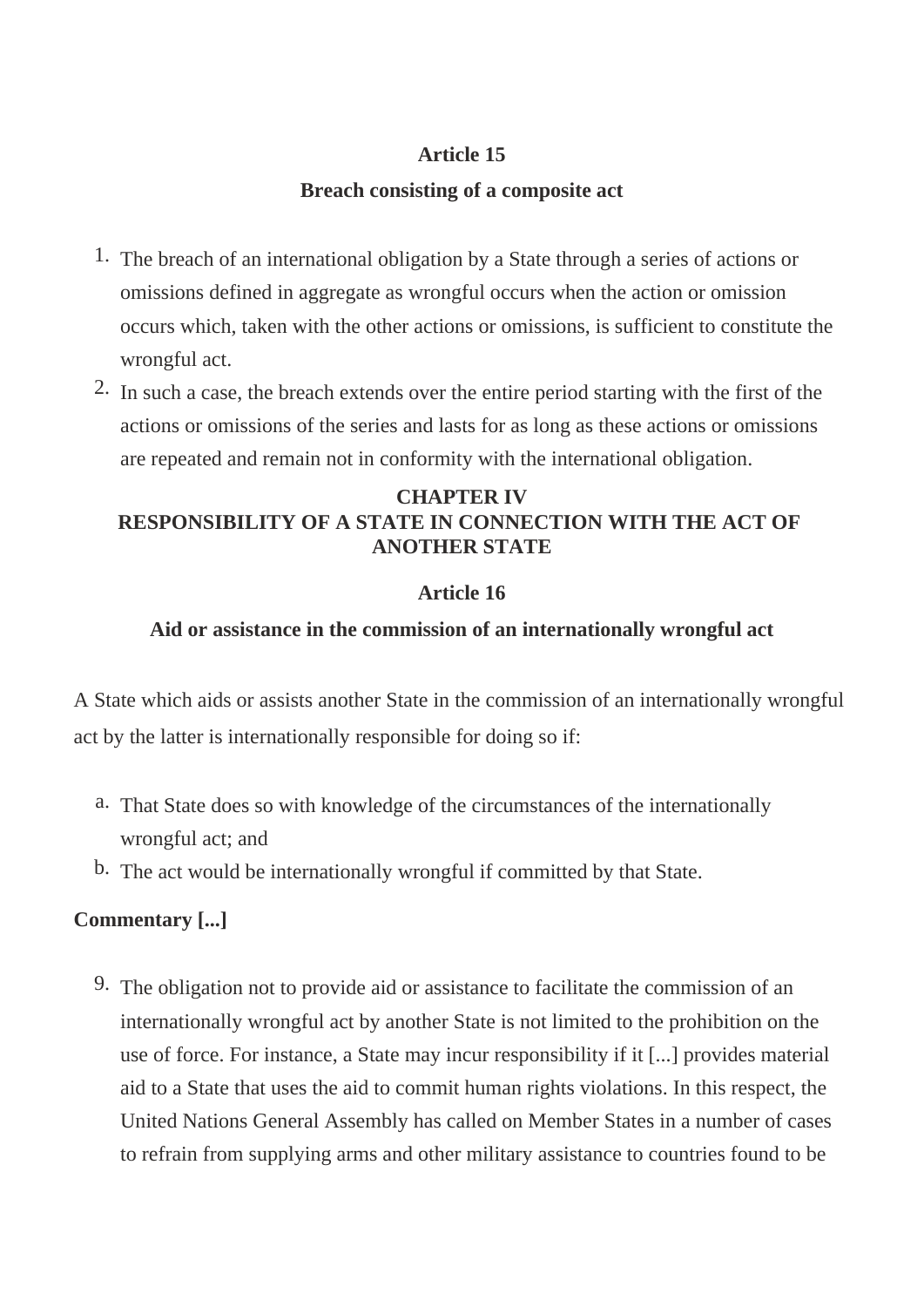<span id="page-10-0"></span>committing serious human rights violation 300] Where the allegation is that the assistance of a State has facilitated human rights abuses by another State, the particular circumstances of each case must be carefully examined to determine whether the aiding State by its aid was aware of and intended to facilitate the commission of the internationally wrongful conduct. [...]

# Article 17

Direction and control exercised over the commission of an internationally wrongfulct

A State which directs and controls another State in the commission of an internationally wrongful act by the latter is internationally responsible for that act if:

- a. That State does so with knowledge of the circumstances of the internationally wrongful act; and
- b. The act would be internationally wrongful if committed by that State.

## Article 18

# Coercion of another State

A State which coerces another State to commit an act is internationally responsible for that act if:

- a. The act would, but for the coercion, be an internationally wrongful act of the coerced State; and
- b. The coercing State does so with knowledge of the circumstances of the act.

## Article 19

## Effect of this chapter

This chapter is without prejudice to the international responsibility, under other provisions of these articles, of the State which commits the act in question, or of any other State.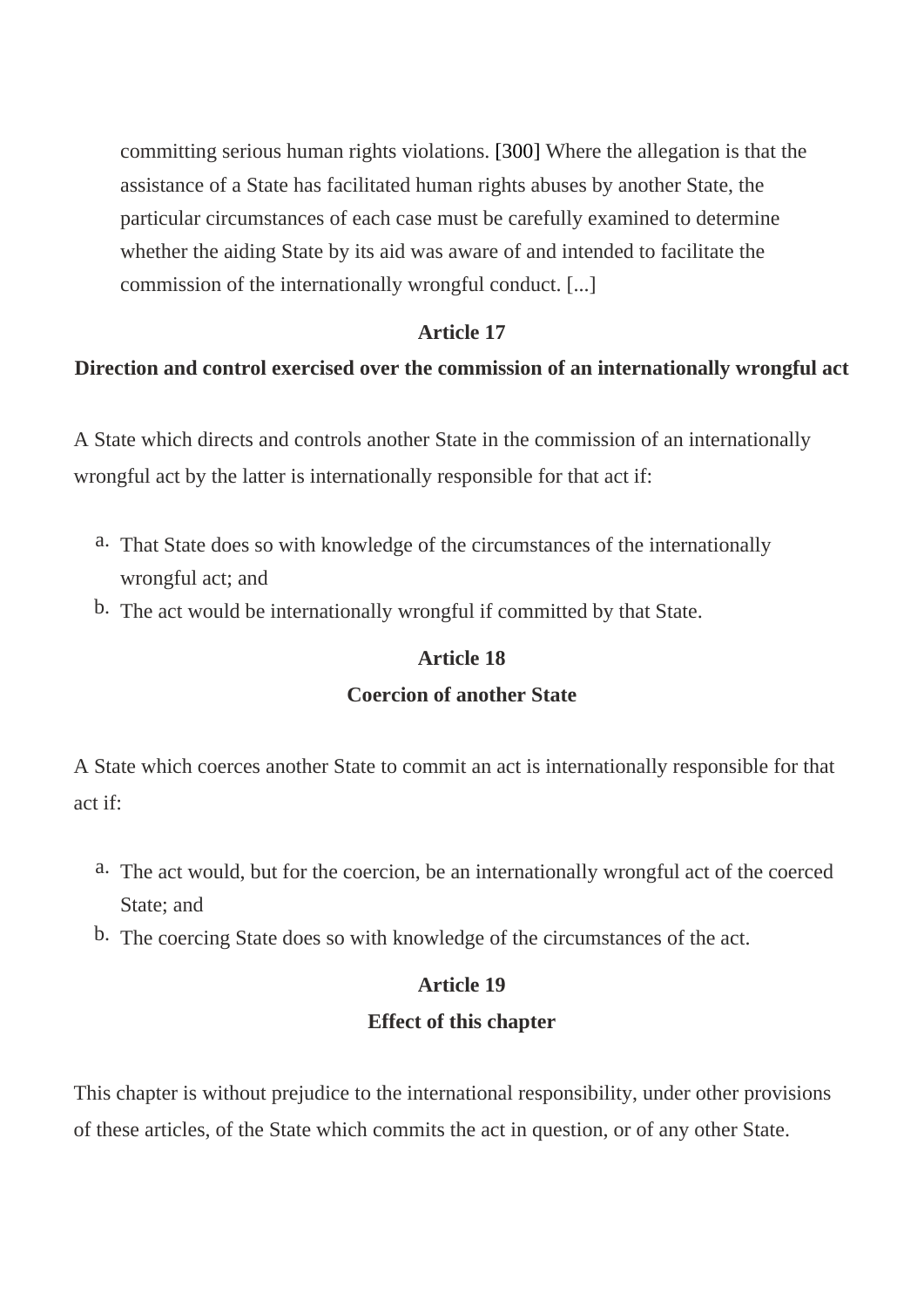#### **CHAPTER V CIRCUMSTANCES PRECLUDING WRONGFULNESS**

#### **Article 20**

**Consent**

Valid consent by a State to the commission of a given act by another State precludes the wrongfulness of that act in relation to the former State to the extent that the act remains within the limits of that consent.

# **Article 21 Self-defence**

The wrongfulness of an act of a State is precluded if the act constitutes a lawful measure of self-defence taken in conformity with the Charter of the United Nations.

#### **Commentary [...]**

- 2. Self-defence may justify non-performance of certain obligations other than that under Article 2, paragraph (4), of the Charter, provided that such non-performance is related to the breach of that provision. Traditional international law dealt with these problems by instituting a separate legal regime of war, defining the scope of belligerent rights and suspending most treaties in force between the belligerents on the outbreak of war. In the Charter period, declarations of war are exceptional and military actions proclaimed as self-defence by one or both parties occur between States formally at "peace" with each other. The Vienna Convention on the Law of Treaties leaves such issues to one side by providing in article 73 that the Convention does not prejudice "any question that may arise in regard to a treaty [...] from the outbreak of hostilities between States".
- 3. This is not to say that self-defence precludes the wrongfulness of conduct in all cases or with respect to all obligations. Examples relate to international humanitarian law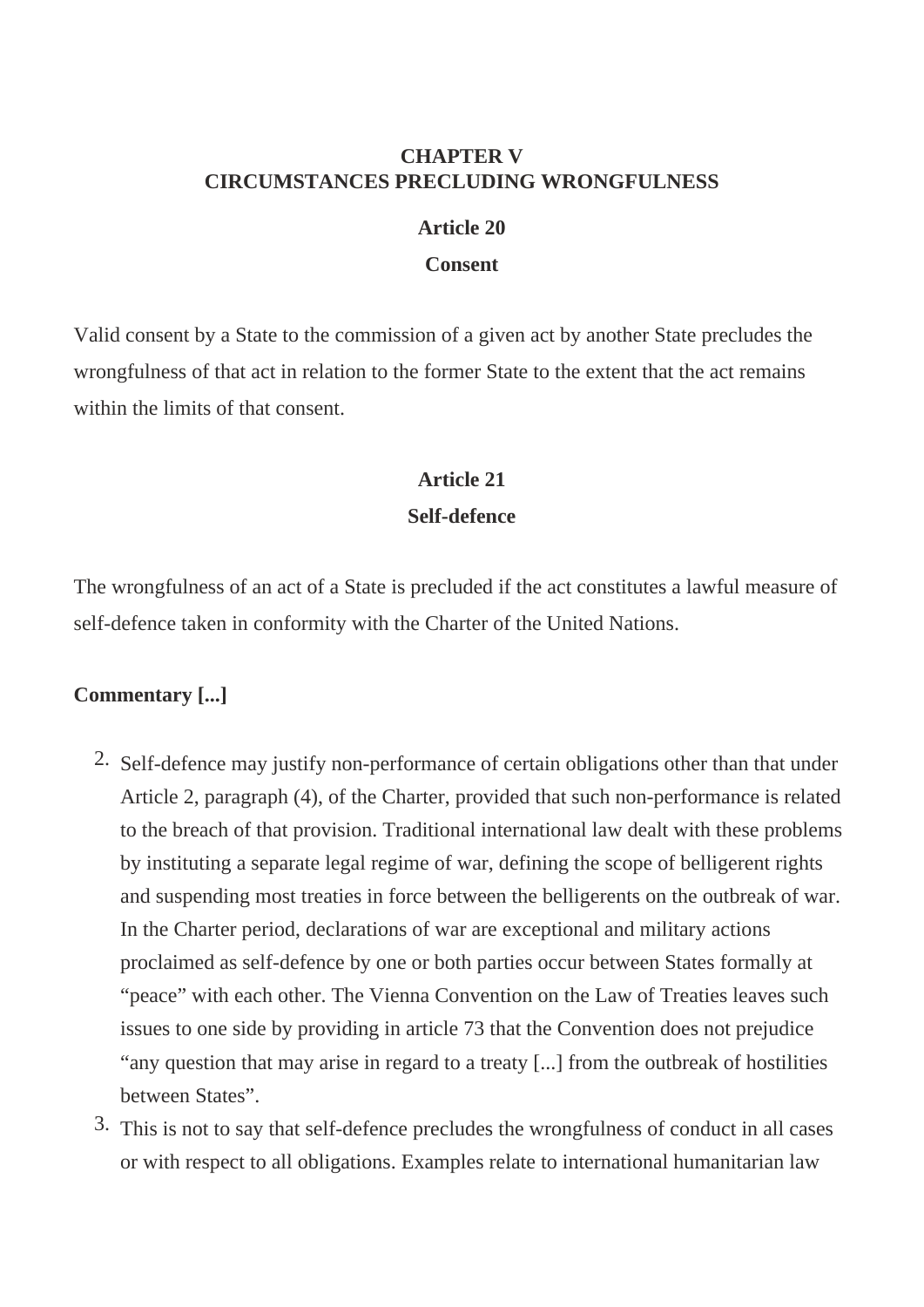and human rights obligations. The Geneva Conventions of 1949 and Protocol I of 1977 apply equally to all the parties in an international armed conflict, and the same is true of customary international humanitarian law. Human rights treaties contain derogation provisions for times of public emergency, including actions taken in self defence. As to obligations under international humanitarian law and in relation to nonderogable human rights provisions, self-defence does not preclude the wrongfulness of conduct. [...]

#### **Article 22**

#### **Countermeasures in respect of an internationally wrongful act**

The wrongfulness of an act of a State not in conformity with an international obligation towards another State is precluded if and to the extent that the act constitutes a countermeasure taken against the latter State in accordance with chapter II of part three.

#### **Article 23**

#### *Force majeure*

- 1. The wrongfulness of an act of a State not in conformity with an international obligation of that State is precluded if the act is due to *force majeure*, that is the occurrence of an irresistible force or of an unforeseen event, beyond the control of the State, making it materially impossible in the circumstances to perform the obligation.
- 2. Paragraph 1 does not apply if:
	- a. The situation of *force majeure* is due, either alone or in combination with other factors, to the conduct of the State invoking it; or
	- b. The State has assumed the risk of that situation occurring.

# **Article 24**

## **Distress**

1. The wrongfulness of an act of a State not in conformity with an international obligation of that State is precluded if the author of the act in question has no other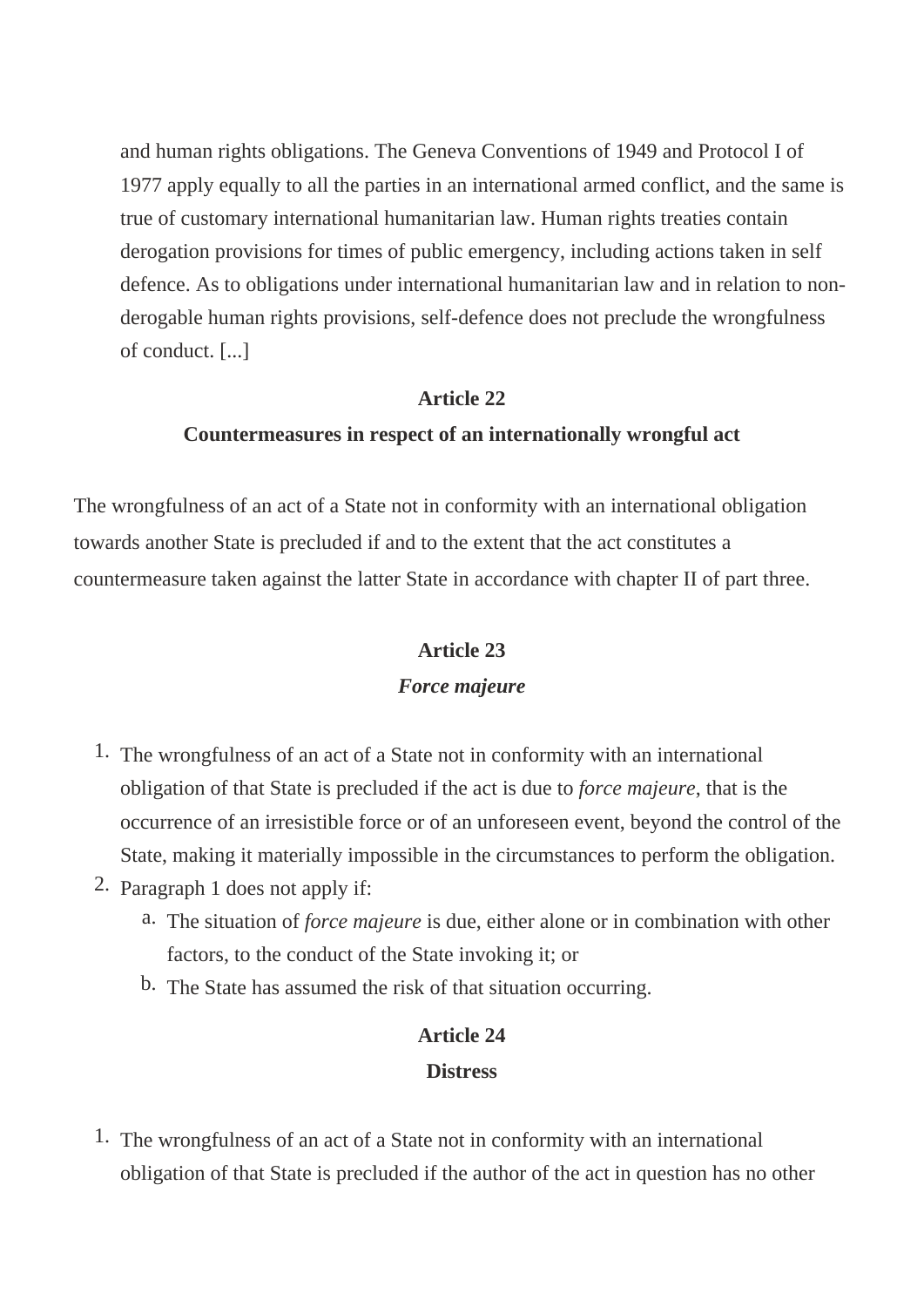reasonable way, in a situation of distress, of saving the author's life or the lives of other persons entrusted to the author's care.

- 2. Paragraph 1 does not apply if:
	- a. The situation of distress is due, either alone or in combination with other factors, to the conduct of the State invoking it; or
	- b. The act in question is likely to create a comparable or greater peril.

#### **Article 25**

#### **Necessity**

- 1. Necessity may not be invoked by a State as a ground for precluding the wrongfulness of an act not in conformity with an international obligation of that State unless the act:
	- a. Is the only way for the State to safeguard an essential interest against a grave and imminent peril; and
	- b. Does not seriously impair an essential interest of the State or States towards which the obligation exists, or of the international community as a whole.
- 2. In any case, necessity may not be invoked by a State as a ground for precluding wrongfulness if:
	- a. The international obligation in question excludes the possibility of invoking necessity; or
	- b. The State has contributed to the situation of necessity.

#### **Commentary [...]**

- 19. [...] *Subparagraph* (2) (a) concerns cases where the international obligation in question explicitly or implicitly excludes reliance on necessity. Thus certain humanitarian conventions applicable to armed conflict expressly exclude reliance on military necessity. Others while not explicitly excluding necessity are intended to apply in abnormal situations of peril for the responsible State and plainly engage its essential interests. In such a case the non-availability of the plea of necessity emerges clearly from the object and the purpose of the rule. [...]
- 21. As embodied in article 25, the plea of necessity is not intended to cover conduct which is in principle regulated by the primary obligations. This has a particular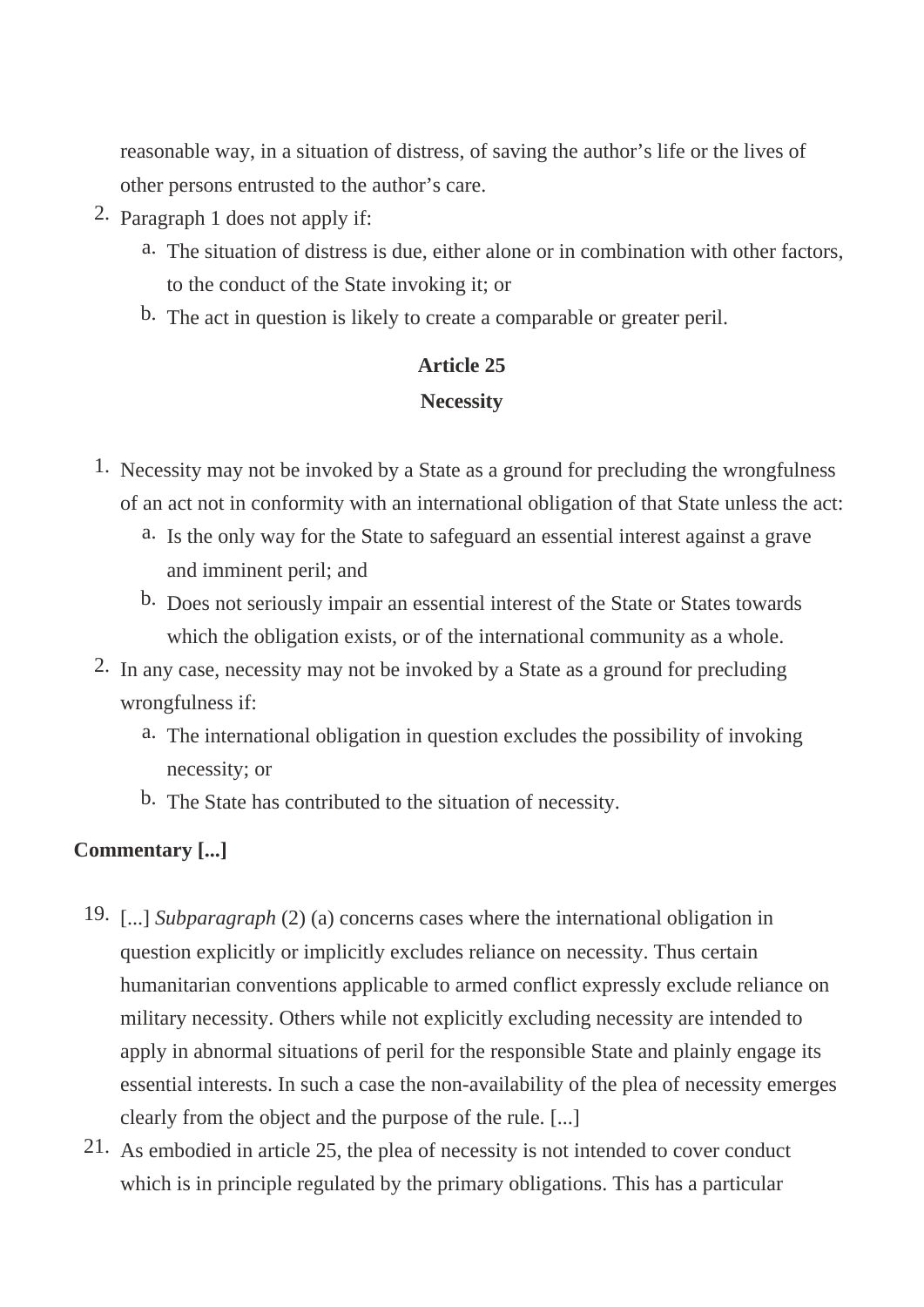<span id="page-14-0"></span>importance in relation to the rules relating to the use of force in international relations and to the question of "military necessity"[,] [...] [a] doctrine [...] which is, in the first place, the underlying criterion for a series of substantive rules of the law of war and neutrality, as well as being included in terms in a number of treaty provisions in the field of international humanitarian la\435] In both respects, while considerations akin to those underlying article 25 may have a role, they are taken into account in the context of the formulation and interpretation of the primary obligations.

## Article 26

Compliance with peremptory norms

Nothing in this chapter precludes the wrongfulness of any act of a State which is not in conformity with an obligation arising under a peremptory norm of general international law.

# Article 27

Consequences of invoking a circumstance precluding wrongfulness

The invocation of a circumstance precluding wrongfulness in accordance with this chapter is without prejudice to:

- a. Compliance with the obligation in question, if and to the extent that the circumstance precluding wrongfulness no longer exists;
- b. The question of compensation for any material loss caused by the act in question.

# PART TWO CONTENT OF THE INTERNATIONAL RESPONSIBILITY OF A STATE

# CHAPTER I GENERAL PRINCIPLES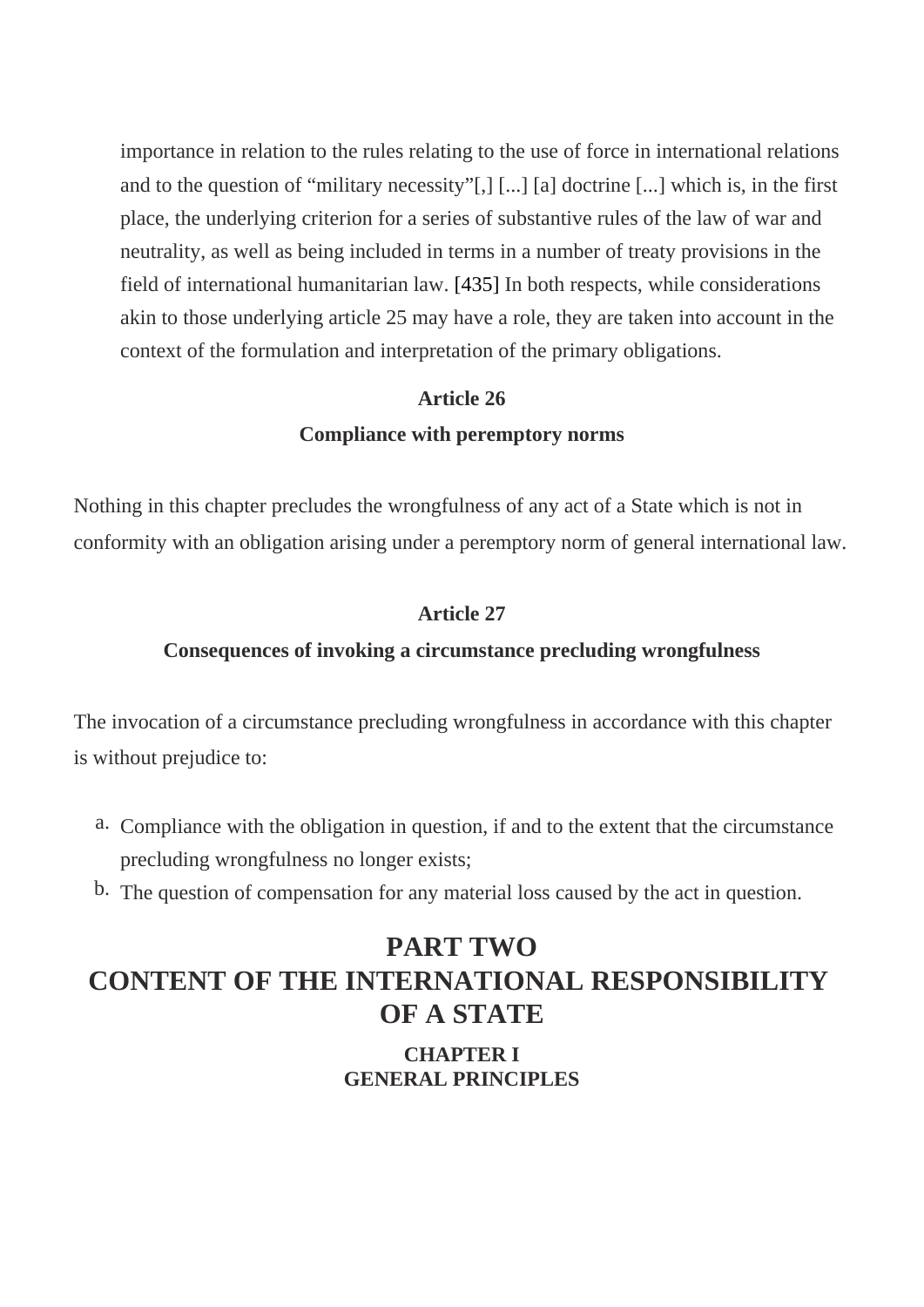#### **Article 28**

#### **Legal consequences of an internationally wrongful act**

The international responsibility of a State which is entailed by an internationally wrongful act in accordance with the provisions of part one involves legal consequences as set out in this part.

#### **Commentary [...]**

3. Article 28 does not exclude the possibility that an internationally wrongful act may involve legal consequences in the relations between the State responsible for that act and persons or entities other than States. This follows from article 1, which covers all international obligations of the State and not only those owed to other States. Thus State responsibility extends, for example, to human rights violations and other breaches of international law where the primary beneficiary of the obligation breached is not a State. [...]

# **Article 29 Continued duty of performance**

The legal consequences of an internationally wrongful act under this part do not affect the continued duty of the responsible State to perform the obligation breached.

#### **Article 30**

#### **Cessation and non-repetition**

The State responsible for the internationally wrongful act is under an obligation:

- a. To cease that act, if it is continuing;
- b. To offer appropriate assurances and guarantees of non-repetition, if circumstances so require.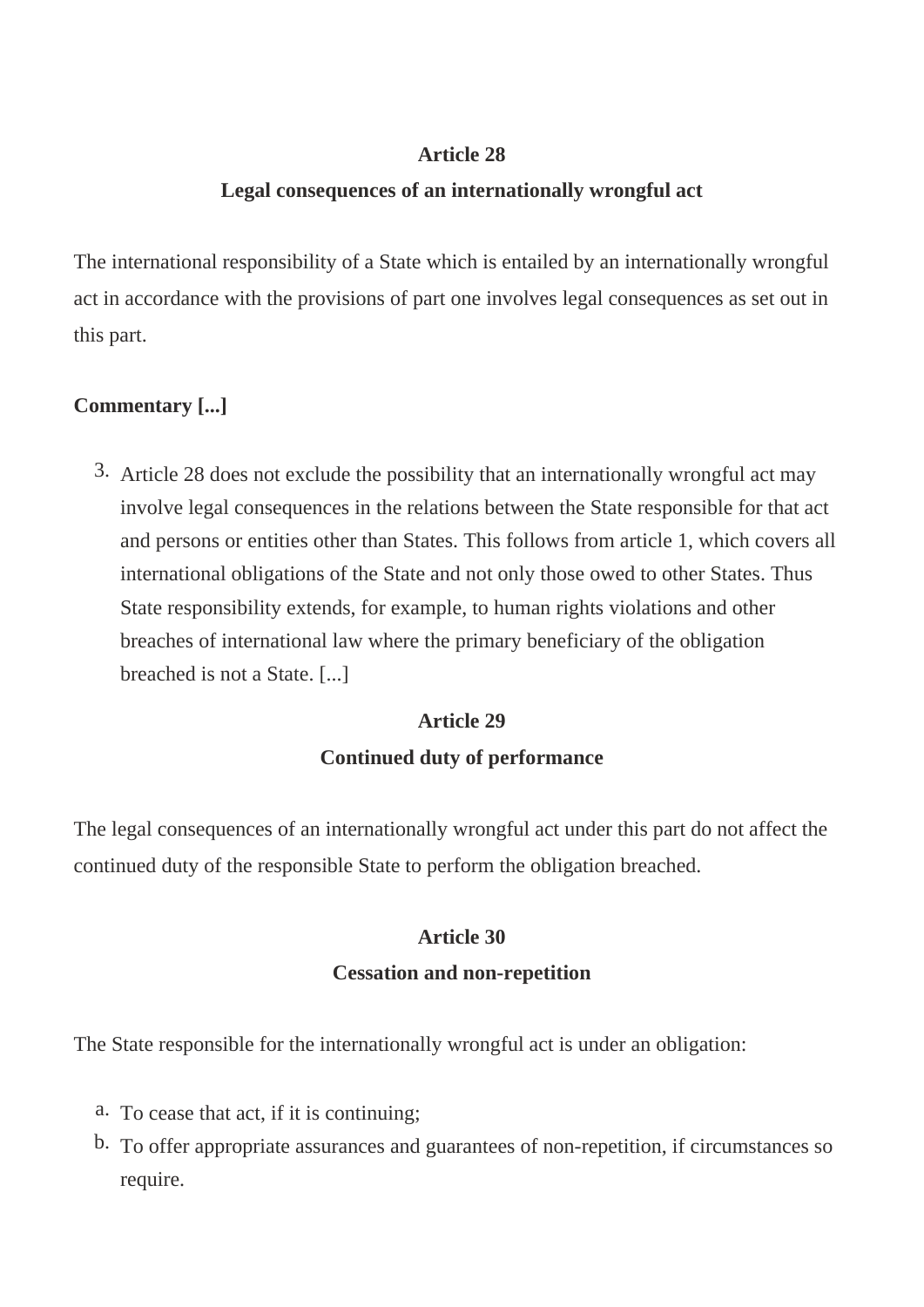#### **Article 31**

#### **Reparation**

- 1. The responsible State is under an obligation to make full reparation for the injury caused by the internationally wrongful act.
- 2. Injury includes any damage, whether material or moral, caused by the internationally wrongful act of a State.

## **Article 32**

## **Irrelevance of internal law**

The responsible State may not rely on the provisions of its internal law as justification for failure to comply with its obligations under this part.

#### **Article 33**

## **Scope of international obligations set out in this part**

- 1. The obligations of the responsible State set out in this part may be owed to another State, to several States, or to the international community as a whole, depending in particular on the character and content of the international obligation and on the circumstances of the breach.
- 2. This part is without prejudice to any right, arising from the international responsibility of a State, which may accrue directly to any person or entity other than a State.

## **Commentary [...]**

4. [...] The Articles do not deal with the possibility of the invocation of responsibility by persons or entities other than States, and paragraph 2 makes this clear. It will be a matter for the particular primary rule to determine whether and to what extent persons or entities other than States are entitled to invoke responsibility on their own account. Paragraph 2 merely recognizes the possibility: hence the phrase "which may accrue directly to any person or entity other than a State". [...]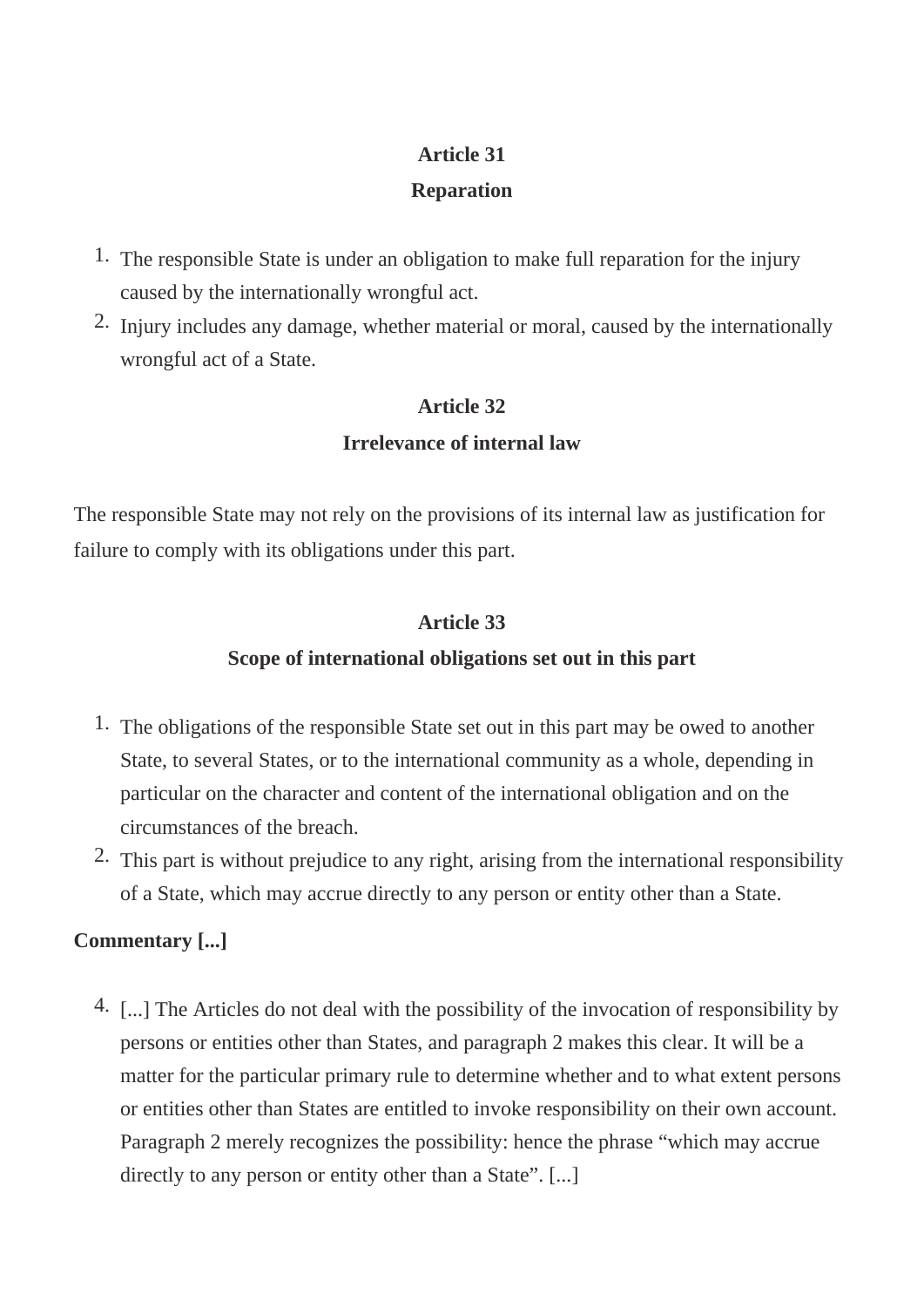#### **CHAPTER II REPARATION FOR INJURY**

#### **Article 34**

#### **Forms of reparation**

Full reparation for the injury caused by the internationally wrongful act shall take the form of restitution, compensation and satisfaction, either singly or in combination, in accordance with the provisions of this chapter.

# **Article 35 Restitution**

A State responsible for an internationally wrongful act is under an obligation to make restitution, that is, to re-establish the situation which existed before the wrongful act was committed, provided and to the extent that restitution:

- a. Is not materially impossible;
- b. Does not involve a burden out of all proportion to the benefit deriving from restitution instead of compensation.

#### **Article 36**

#### **Compensation**

- 1. The State responsible for an internationally wrongful act is under an obligation to compensate for the damage caused thereby, insofar as such damage is not made good by restitution.
- 2. The compensation shall cover any financially assessable damage including loss of profits insofar as it is established.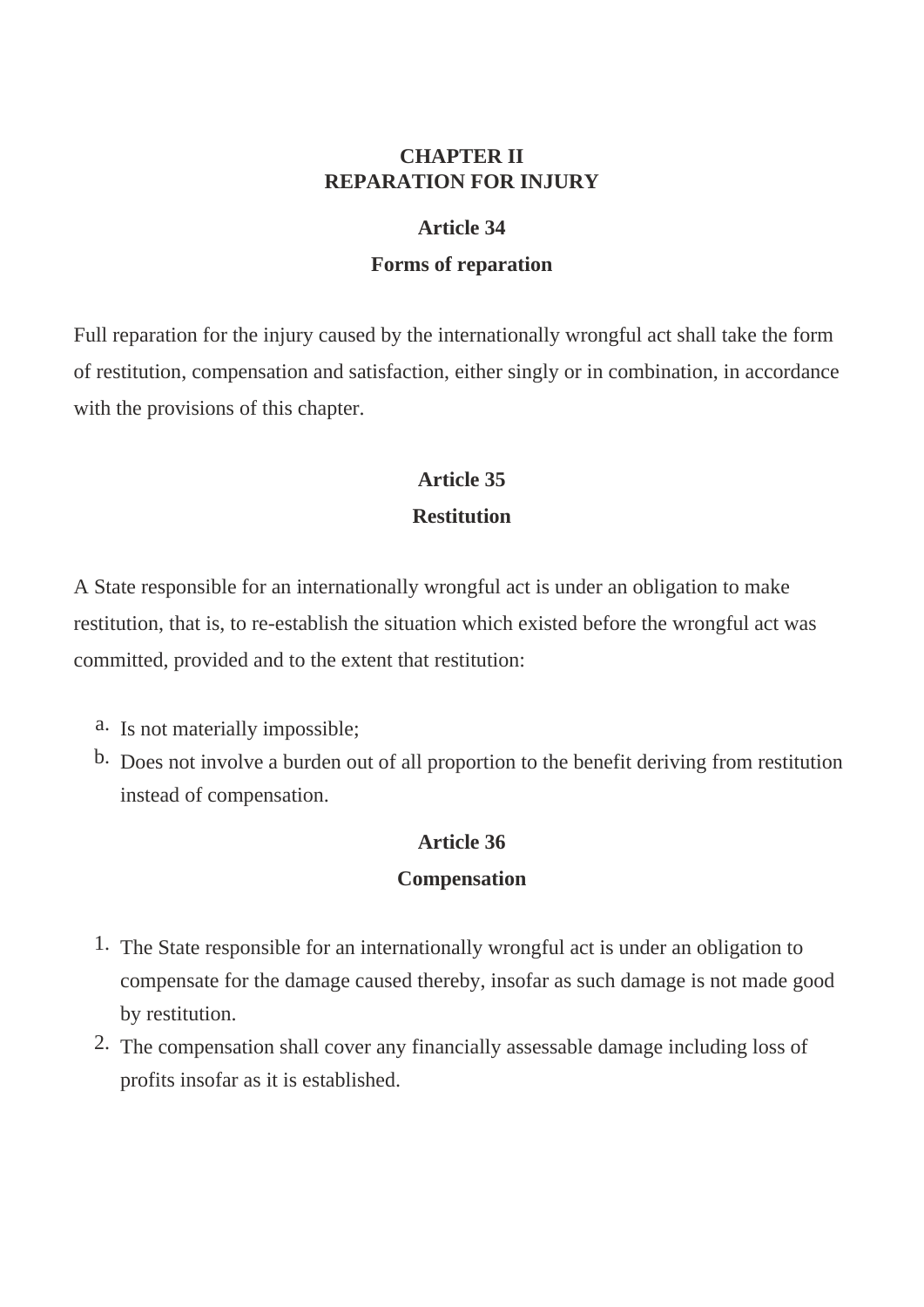#### **Article 37**

## **Satisfaction**

- 1. The State responsible for an internationally wrongful act is under an obligation to give satisfaction for the injury caused by that act insofar as it cannot be made good by restitution or compensation.
- 2. Satisfaction may consist in an acknowledgement of the breach, an expression of regret, a formal apology or another appropriate modality.
- 3. Satisfaction shall not be out of proportion to the injury and may not take a form humiliating to the responsible State.

## **Article 38**

#### **Interest**

- 1. Interest on any principal sum due under this chapter shall be payable when necessary in order to ensure full reparation. The interest rate and mode of calculation shall be set so as to achieve that result.
- 2. Interest runs from the date when the principal sum should have been paid until the date the obligation to pay is fulfilled.

#### **Article 39**

#### **Contribution to the injury**

In the determination of reparation, account shall be taken of the contribution to the injury by wilful or negligent action or omission of the injured State or any person or entity in relation to whom reparation is sought.

#### **CHAPTER III SERIOUS BREACHES OF OBLIGATIONS UNDER PEREMPTORY NORMS OF GENERAL INTERNATIONAL LAW**

**Commentary [...]**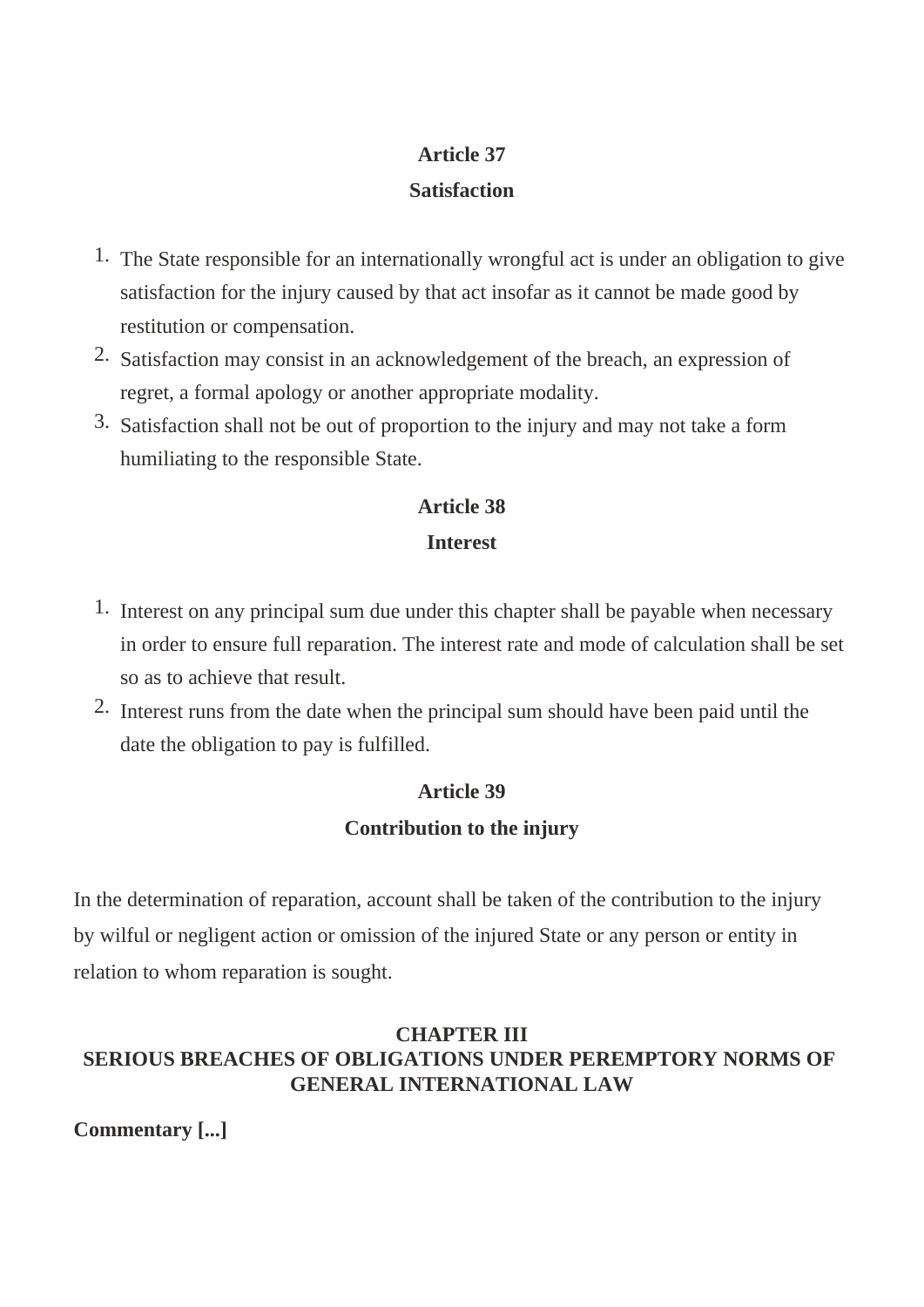- <span id="page-19-0"></span>6. In line with this approach, despite the trial and conviction by the Nuremburg and Tokyo Military Tribunals of individual government officials for criminal acts committed in their official capacity, neither Germany nor Japan were treated as "criminal" by the instruments creating these tribunals. As to more recent international practice, a similar approach underlies the establishment ad the ctribunals for Yugoslavia and Rwanda by the United Nations Security Council. Both tribunals are concerned only with the prosecution of individuals. In its decision relating to a subpoena duces tecum in Prosecutor v Blaskie Appeals Chamber of the International Criminal Tribunal for the Former Yugoslavia stated that "[u]nder present international law it is clear that States, by definition, cannot be the subject of criminal sanctions akin to those provided for in national criminal systems". The Rome Statute for an International Criminal Court of 17 July 1998 likewise establishes jurisdiction over the "most serious crimes of concern to the international community as a whole", but limits this jurisdiction to "natural persons" (art. 25 (1)). The same article specifies that no provision of the Statute "relating to individual criminal responsibility shall affect the responsibility of States under international [678]
- 7. Accordingly the present Articles do not recognize the existence of any distinction between State "crimes" and "delicts" for the purposes of Part One. On the other hand, it is necessary for the Articles to reflect that there are certain sequence sowing from the basic concepts of peremptory norms of general international law and obligations to the international community as a whole within the field of State responsibility. Whether or not peremptory norms of general international law and obligations to the international community as a whole are aspects of a single basic idea, there is at the very least substantial overlap between them. The examples which the International Court has given of obligations towards the international community as a whole 674] all concern obligations which, it is generally accepted, arise under peremptory norms of general international law.

Article 40 Application of this chapter

1. This chapter applies to the international responsibility which is entailed by a serious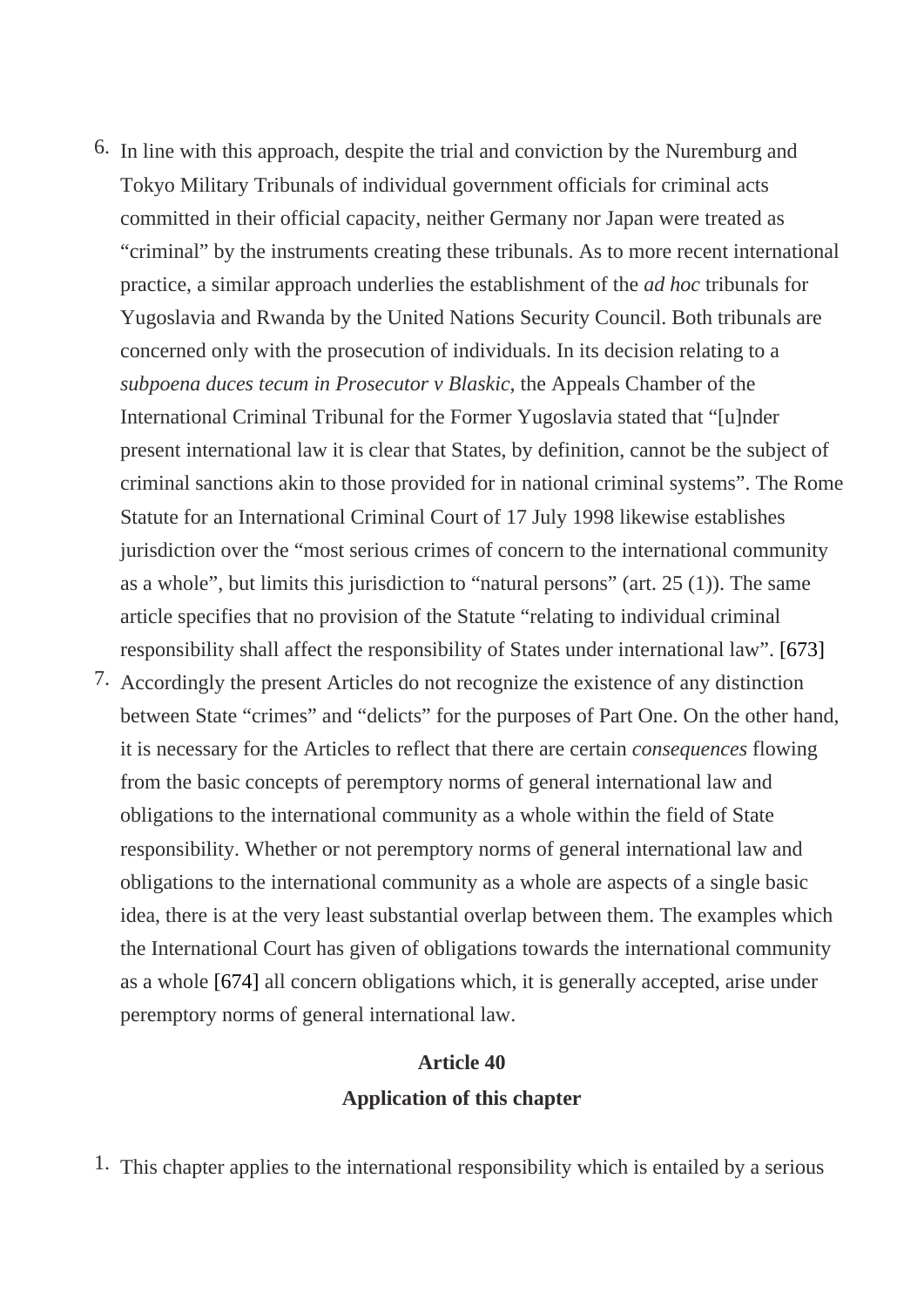breach by a State of an obligation arising under a peremptory norm of general international law.

2. A breach of such an obligation is serious if it involves a gross or systematic failure by the responsible State to fulfil the obligation.

Commentary [...]

5. [...] In the light of the International Court's description of the basic rules of international humanitarian law applicable in armed conflict as "intransgressible" in character, it would also seem justified to treat these as peremptor U. Nuclear [Weapons Advisory Opinion \[para. 7](https://casebook.icrc.org/case-study/icj-nuclear-weapons-advisory-opinion#para79)9]. [...]

# Article 41

Particular consequences of a serious breach of an obligation under this chapter

- 1. States shall cooperate to bring to an end through lawful means any serious breach within the meaning of article 40.
- 2. No State shall recognize as lawful a situation created by a serious breach within the meaning of article 40, nor render aid or assistance in maintaining that situation.
- 3. This article is without prejudice to the other consequences referred to in this part and to such further consequences that a breach to which this chapter applies may entail under international law.

Commentary [...]

- 2. Pursuant to paragraph 1 of article 41, States are under a positive duty to cooperate in order to bring to an end serious breaches in the sense of article 40. Because of the diversity of circumstances which could possibly be involved, the provision does not prescribe in detail what form this cooperation should take. Cooperation could be organized in the framework of a competent international organization, in particular the United Nations. However, paragraph 1 also envisages the possibility of noninstitutionalized cooperation.
- 3. Neither does paragraph 1 prescribe what measures States should take in order to bring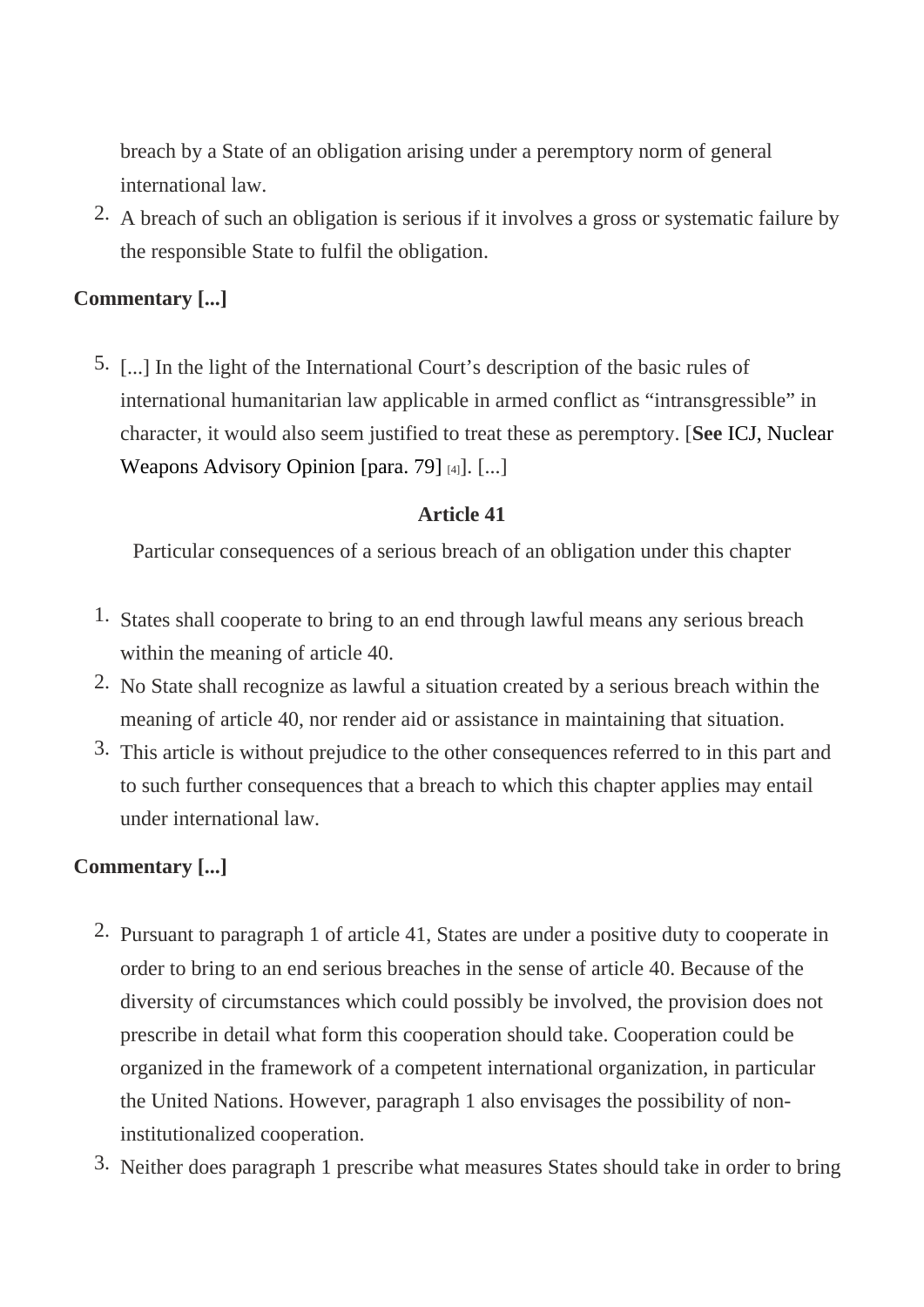an end to serious breaches in the sense of article 40. Such cooperation must be through lawful means, the choice of which will depend on the circumstances of the given situation. It is, however, made clear that the obligation to cooperate applies to States whether or not they are individually affected by the serious breach. What is called for in the face of serious breaches is a joint and coordinated effort by all States to counteract the effects of these breaches. It may be open to question whether general international law at present prescribes a positive duty of cooperation, and paragraph 1 in that respect may reflect the progressive development of international law. [...]

14. [...] In addition, paragraph 3 reflects the conviction that the legal regime of serious breaches is itself in a state of development. By setting out certain basic legal consequences of serious breaches in the sense of article 40, article 41 does not intend to preclude the future development of a more elaborate regime of consequences entailed by such breaches.

# **PART THREE THE IMPLEMENTATION OF THE INTERNATIONAL RESPONSIBILITY OF A STATE**

## **CHAPTER I INVOCATION OF THE RESPONSIBILITY OF A STATE**

#### **Article 42**

#### **Invocation of responsibility by an injured State**

A State is entitled as an injured State to invoke the responsibility of another State if the obligation breached is owed to:

- a. That State individually; or
- b. A group of States including that State, or the international community as a whole, and the breach of the obligation:
	- i. Specially affects that State; or
	- ii. Is of such a character as radically to change the position of all the other States to which the obligation is owed with respect to the further performance of the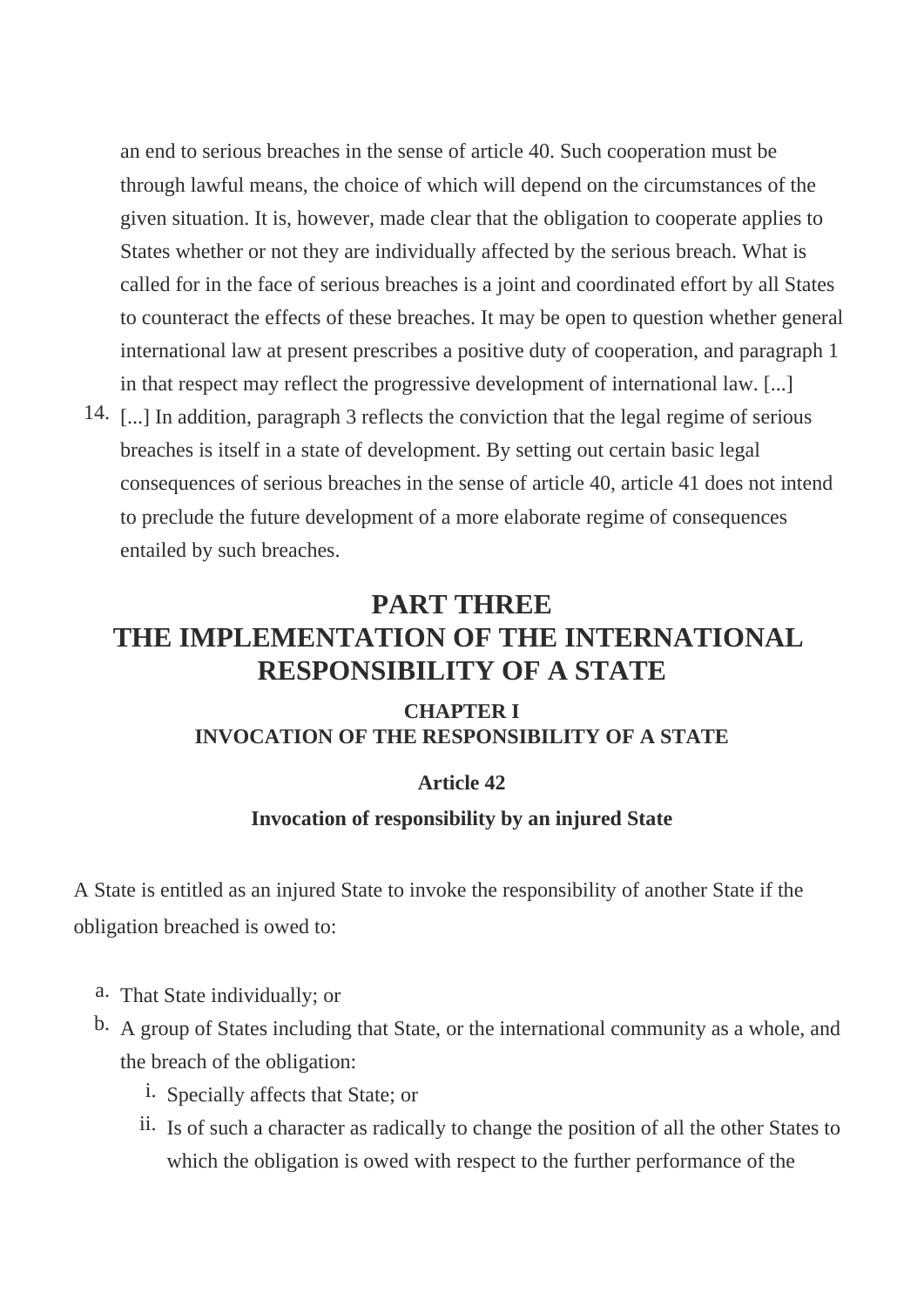obligation.

# **Article 43**

## **Notice of claim by an injured State**

- 1. An injured State which invokes the responsibility of another State shall give notice of its claim to that State.
- 2. The injured State may specify in particular:
	- a. The conduct that the responsible State should take in order to cease the wrongful act, if it is continuing;
	- b. What form reparation should take in accordance with the provisions of part two.

# **Article 44 Admissibility of claims**

The responsibility of a State may not be invoked if:

- a. The claim is not brought in accordance with any applicable rule relating to the nationality of claims;
- b. The claim is one to which the rule of exhaustion of local remedies applies and any available and effective local remedy has not been exhausted.

## **Article 45**

# **Loss of the right to invoke responsibility**

The responsibility of a State may not be invoked if:

- a. The injured State has validly waived the claim;
- b. The injured State is to be considered as having, by reason of its conduct, validly acquiesced in the lapse of the claim.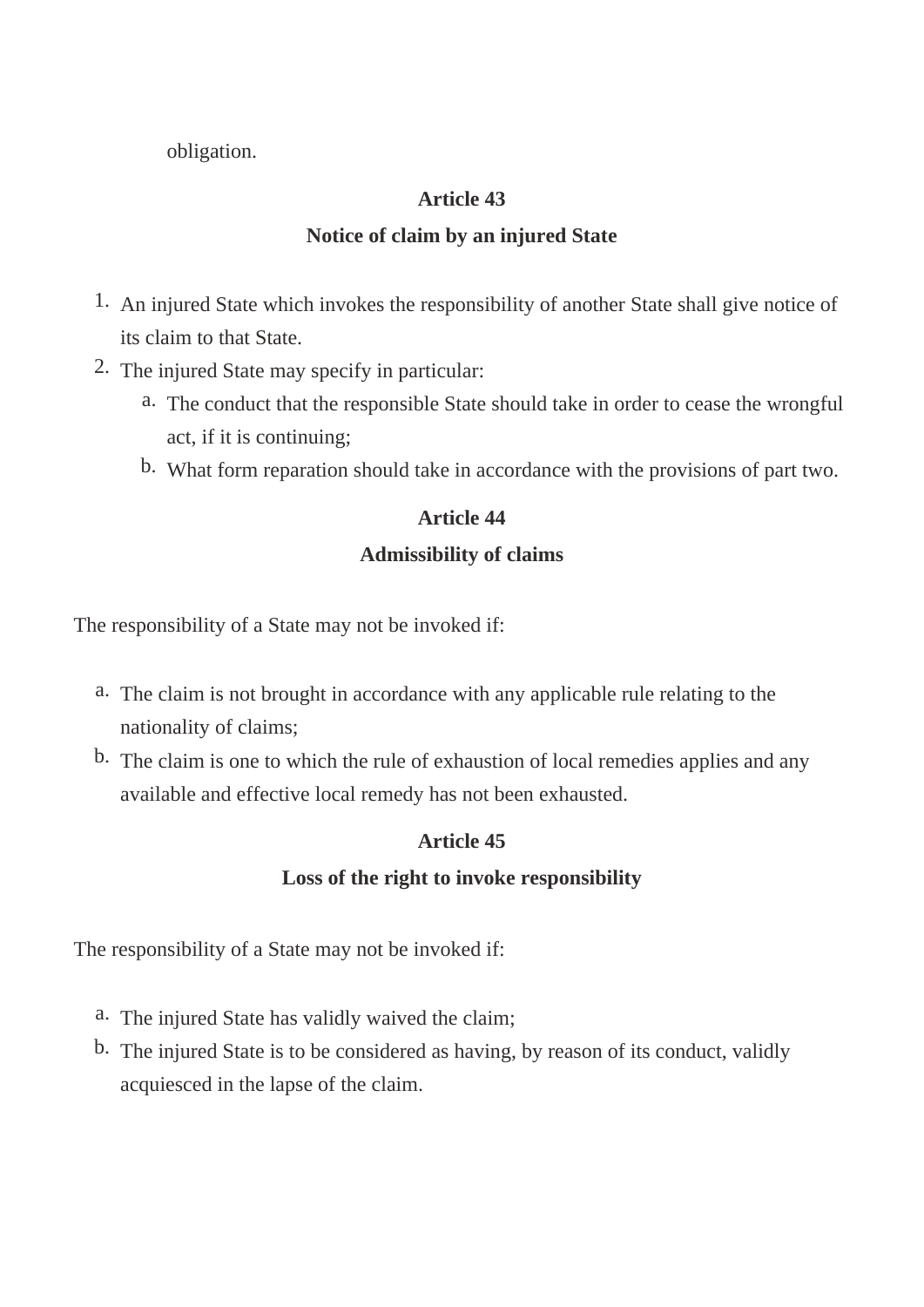# **Article 46 Plurality of injured States**

Where several States are injured by the same internationally wrongful act, each injured State may separately invoke the responsibility of the State which has committed the internationally wrongful act.

#### **Article 47**

#### **Plurality of responsible States**

- 1. Where several States are responsible for the same internationally wrongful act, the responsibility of each State may be invoked in relation to that act.
- 2. Paragraph 1:
	- a. Does not permit any injured State to recover, by way of compensation, more than the damage it has suffered;
	- b. Is without prejudice to any right of recourse against the other responsible States.

## **Article 48**

## **Invocation of responsibility by a State other than an injured State**

- 1. Any State other than an injured State is entitled to invoke the responsibility of another State in accordance with paragraph 2 if:
	- a. The obligation breached is owed to a group of States including that State, and is established for the protection of a collective interest of the group; or
	- b. The obligation breached is owed to the international community as a whole.
- 2. Any State entitled to invoke responsibility under paragraph 1 may claim from the responsible State:
	- a. Cessation of the internationally wrongful act, and assurances and guarantees of non-repetition in accordance with article 30; and
	- b. Performance of the obligation of reparation in accordance with the preceding articles, in the interest of the injured State or of the beneficiaries of the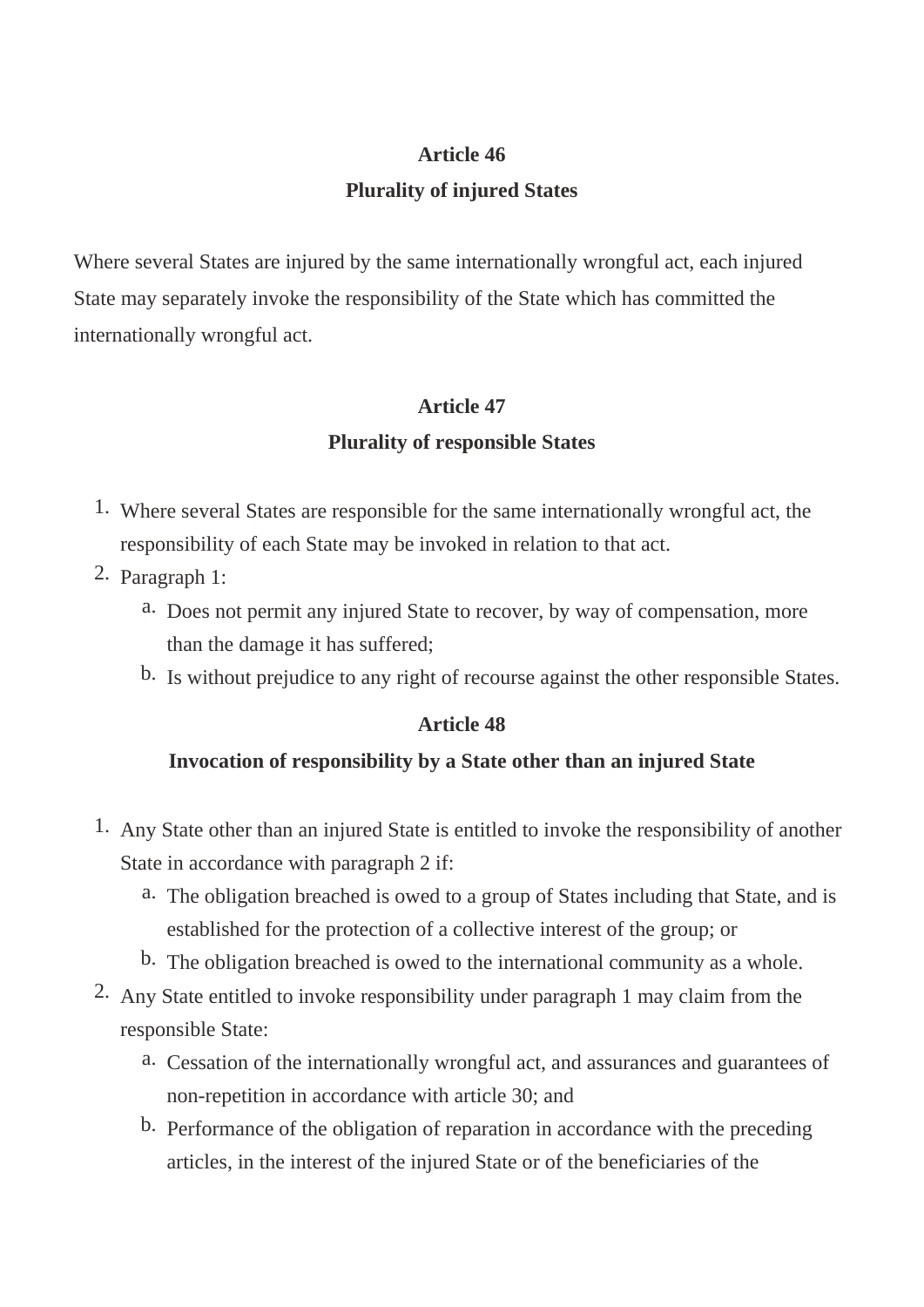obligation breached.

<span id="page-24-0"></span>3. The requirements for the invocation of responsibility by an injured State under articles 43, 44 and 45 apply to an invocation of responsibility by a State entitled to do so under paragraph 1.

Commentary [...]

- 4. Paragraph 1 refers to "[a]ny State other than an injured State". [...] [T]he term "[a]ny State" is intended to avoid any implication that these States have to act together or in unison. [...]
- 8. Under subparagraph (1) (b), States other than the injured State may invoke responsibility if the obligation in question was owed "to the international community as a whole". The provision intends to give effect to the International Court's statement in the Barcelona Traction case, where the Court drew "an essential distinction" between obligations owed to particular States and those owed "towards the international community as a whole 68] With regard to the latter, the Court went on to state that "[i]n view of the importance of the rights involved, all States can be held to have a legal interest in their protection; they are obligations erga omnes".
- 9. [...] The Court itself has given useful guidance: in its 1970 judgment it referred by way of example to "the outlawing of acts of aggression, and of genocide" and to "the principles and rules concerning the basic rights of the human person, including protection from slavery and racial discrimination<sup>769</sup>. [...]

# CHAPTER II COUNTERMEASURES

# Article 49

Object and limits of countermeasures

- 1. An injured State may only take countermeasures against a State which is responsible for an internationally wrongful act in order to induce that State to comply with its obligations under part two.
- 2. Countermeasures are limited to the non-performance for the time being of international obligations of the State taking the measures towards the responsible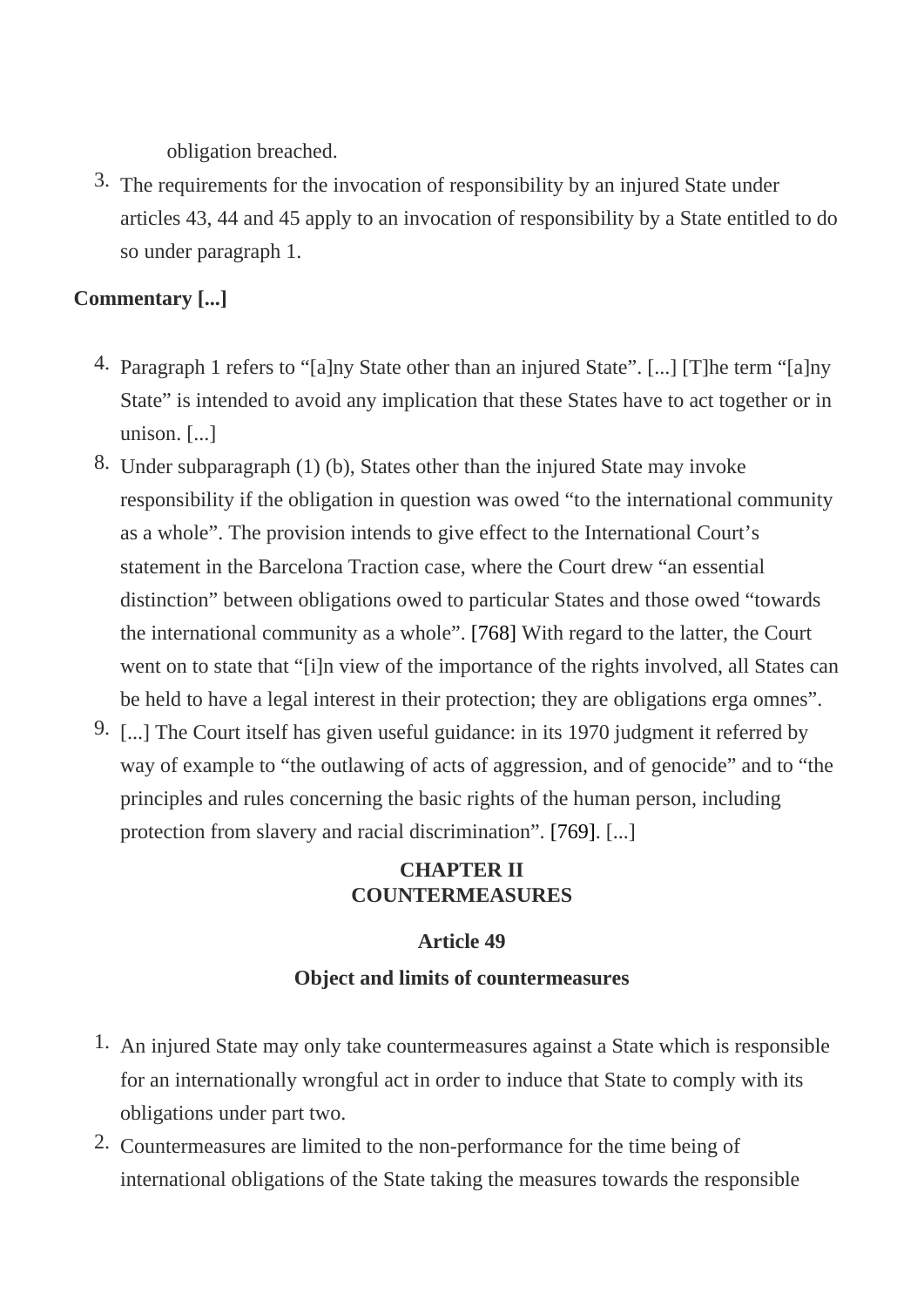<span id="page-25-0"></span>State.

3. Countermeasures shall, as far as possible, be taken in such a way as to permit the resumption of performance of the obligations in question.

# Article 50

# Obligations not affected by countermeasures

- 1. Countermeasures shall not affect:
	- a. The obligation to refrain from the threat or use of force as embodied in the Charter of the United Nations;
	- b. Obligations for the protection of fundamental human rights;
	- c. Obligations of a humanitarian character prohibiting reprisals;
	- d. Other obligations under peremptory norms of general international law.
- 2. A State taking countermeasures is not relieved from fulfilling its obligations:
	- a. Under any dispute settlement procedure applicable between it and the responsible State;
	- b. To respect the inviolability of diplomatic or consular agents, premises, archives and documents.

Commentary [...]

- 6. Subparagraph (1) (b) provides that countermeasures may not affect obligations for the protection of fundamental human rights. [...]
- 7. In its General Comment 8 (1997) the Committee on Economic, Social and Cultural Rights discussed the effect of economic sanctions on civilian populations and especially on children. It dealt both with the effect of measures taken by international organizations, a topic which falls outside the scope of the present Articles, as well as with measures imposed by individual States or groups of States. It stressed that "whatever the circumstances, such sanctions should always take full account of the provisions of the International Covenant on Economic, Social and Cultural Rights", [\[805\]](#page-31-0) and went on to state that: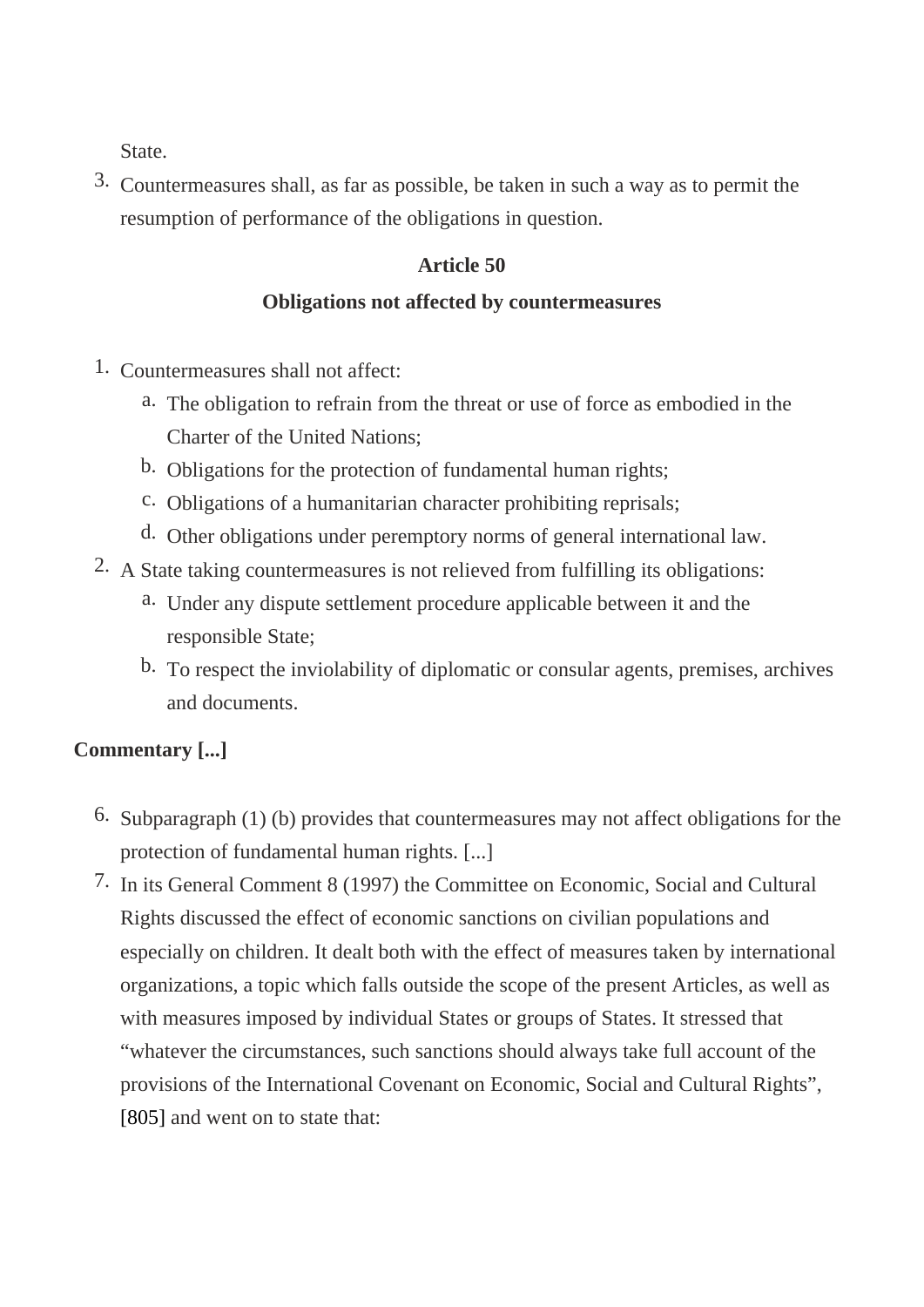<span id="page-26-0"></span>"it is essential to distinguish between the basic objective of applying political and economic pressure upon the governing elite of a country to persuade them to conform to international law, and the collateral infliction of suffering upon the most vulnerable groups within the targeted country806].

Analogies can be drawn from other elements of general international law. For example, Additional Protocol I of 1977, article 54 (1) stipulates unconditionally that "[s]tarvation of civilians as a method of warfare is prohibite **807**. Likewise, the final sentence of article 1 (2) of the two United Nations Covenants on Human Rights states that "In no case may a people be deprived of its own means of subsist  $80.81$ .

8. Subparagraph (1) (c) deals with the obligations of humanitarian law with regard to reprisals and is modelled on article 60 (5) of the Vienna Convention on the Law of Treaties. See Quotation, Part I, Chapter 13, IX., 2., c), dd), but no reciprocity] The subparagraph reflects the basic prohibition of reprisals against individuals, which exists in international humanitarian law. In particular, under the 1929 Hague and 1949 Geneva Conventions and Additional Protocol I of 1977, reprisals are prohibited against defined classes of protected persons, and these prohibitions are very widely accepted. [...]

## Article 51

# **Proportionality**

Countermeasures must be commensurate with the injury suffered, taking into account the gravity of the internationally wrongful act and the rights in question.

# Article 52

Conditions relating to resort to countermeasures

- 1. Before taking countermeasures, an injured State shall:
	- a. Call upon the responsible State, in accordance with article 43, to fulfil its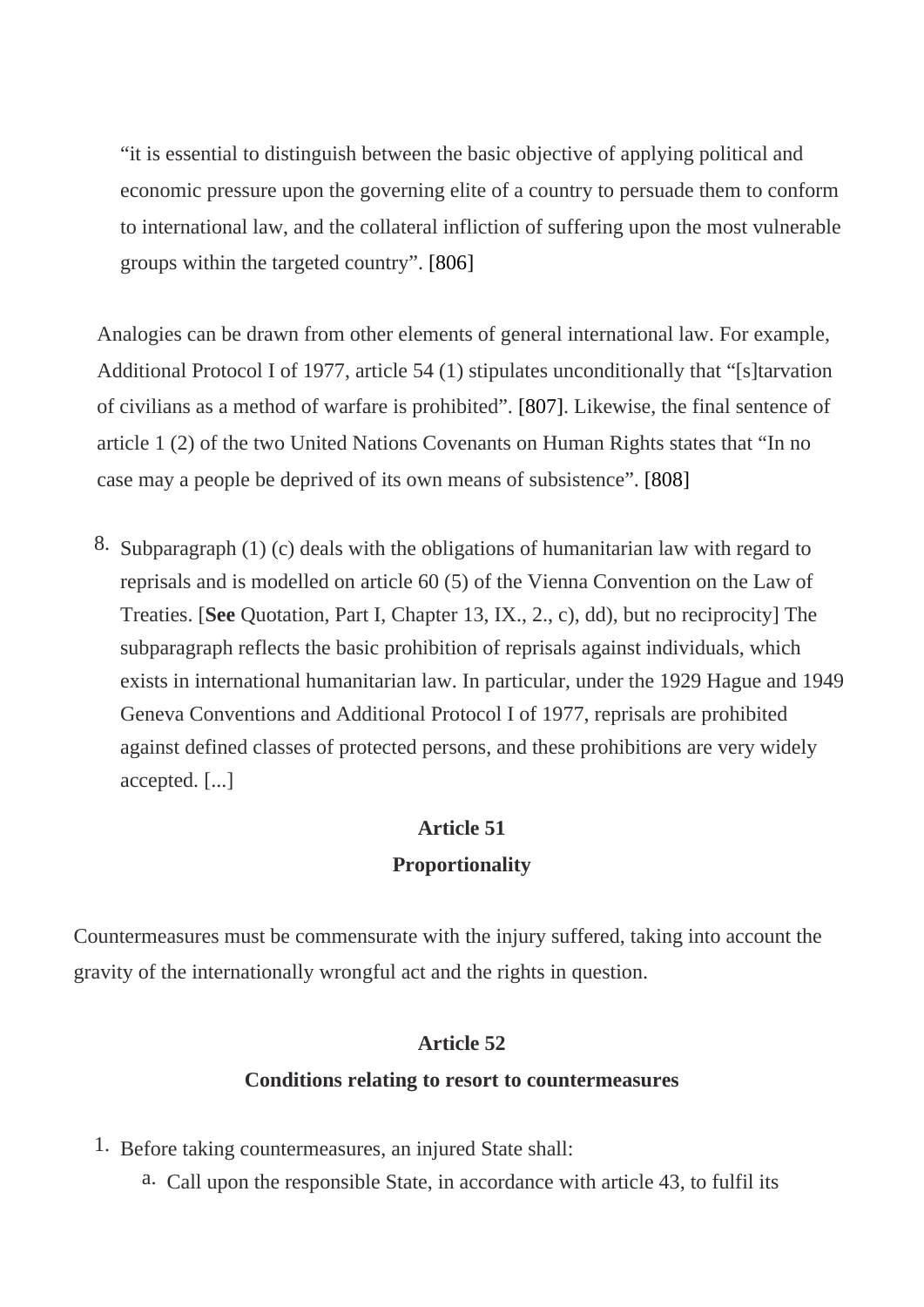obligations under part two;

- b. Notify the responsible State of any decision to take countermeasures and offer to negotiate with that State.
- 2. Notwithstanding paragraph 1 (b), the injured State may take such urgent countermeasures as are necessary to preserve its rights.
- 3. Countermeasures may not be taken, and if already taken must be suspended without undue delay if:
	- a. The internationally wrongful act has ceased; and
	- b. The dispute is pending before a court or tribunal which has the authority to make decisions binding on the parties.
- 4. Paragraph 3 does not apply if the responsible State fails to implement the dispute settlement procedures in good faith.

#### **Article 53**

#### **Termination of countermeasures**

Countermeasures shall be terminated as soon as the responsible State has complied with its obligations under part two in relation to the internationally wrongful act.

## **Article 54**

## **Measures taken by States other than an injured State**

This chapter does not prejudice the right of any State, entitled under article 48, paragraph 1, to invoke the responsibility of another State, to take lawful measures against that State to ensure cessation of the breach and reparation in the interest of the injured State or of the beneficiaries of the obligation breached.

## **Commentary [...]**

6. As this review demonstrates, the current state of international law on countermeasures taken in the general or collective interest is uncertain. State practice is sparse and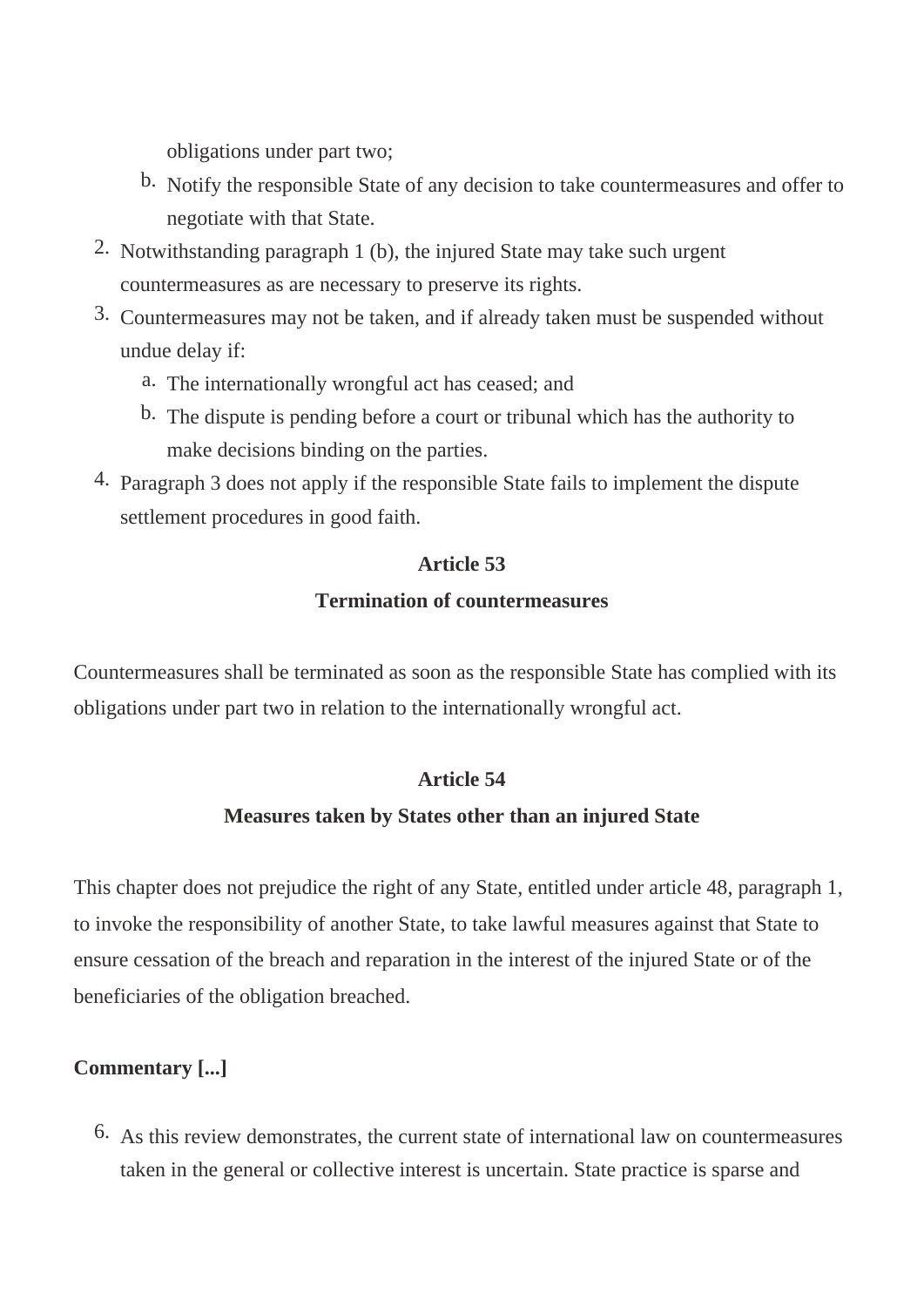involves a limited number of States. At present there appears to be no clearly recognized entitlement of States referred to in article 48 to take countermeasures in the collective interest. Consequently it is not appropriate to include in the present Articles a provision concerning the question whether other States, identified in article 48, are permitted to take countermeasures in order to induce a responsible State to comply with its obligations. Instead chapter II includes a saving clause which reserves the position and leaves the resolution of the matter to the further development of international law. [...]

# **PART FOUR GENERAL PROVISIONS**

#### **Article 55**

#### *Lex specialis*

These articles do not apply where and to the extent that the conditions for the existence of an internationally wrongful act or the content or implementation of the international responsibility of a State are governed by special rules of international law.

#### **Article 56**

#### **Questions of State responsibility not regulated by these articles**

The applicable rules of international law continue to govern questions concerning the responsibility of a State for an internationally wrongful act to the extent that they are not regulated by these articles.

#### **Article 57**

#### **Responsibility of an international organization**

These articles are without prejudice to any question of the responsibility under international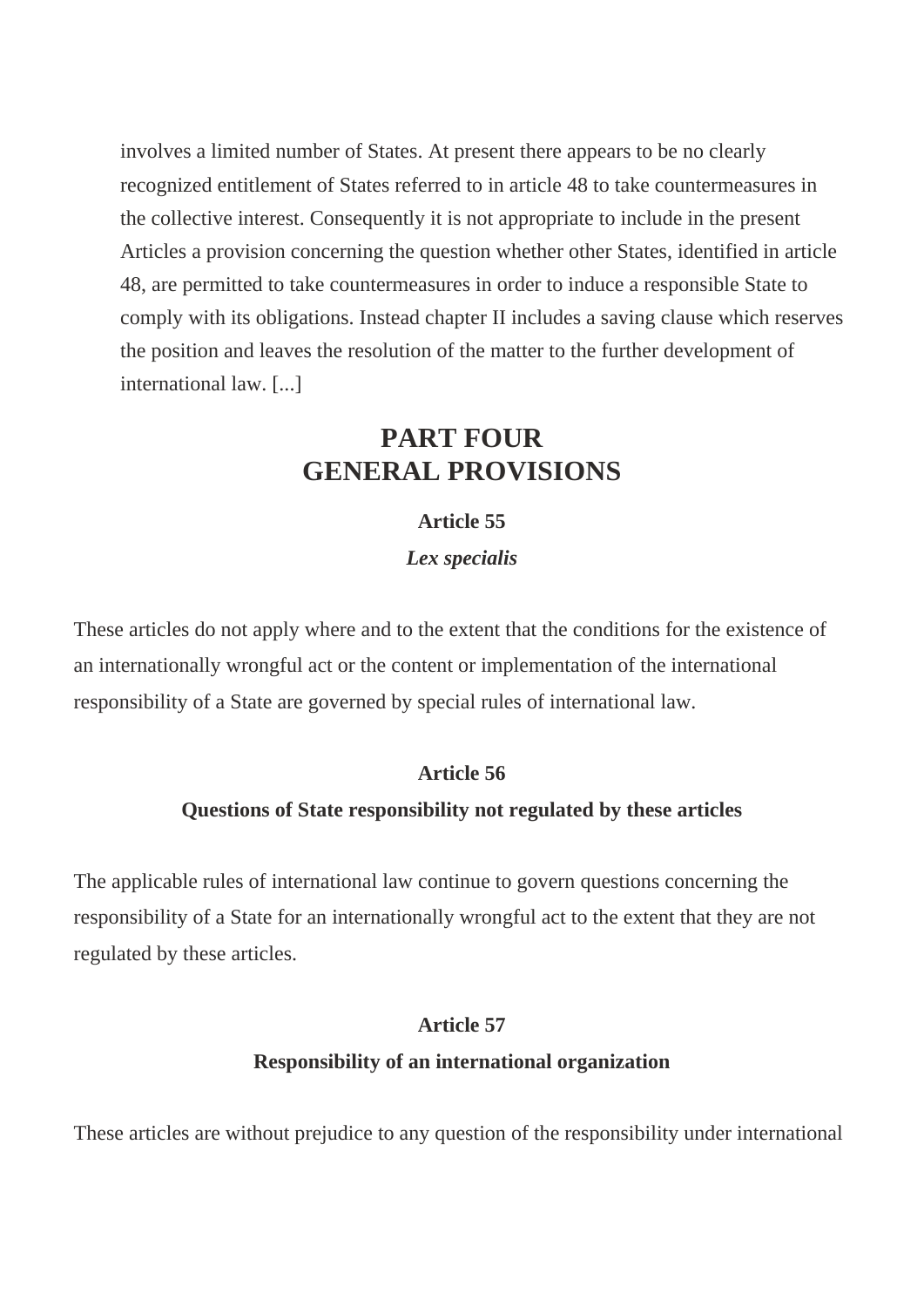<span id="page-29-0"></span>law of an international organization, or of any State for the conduct of an international organization.

## Article 58

# Individual responsibility

These articles are without prejudice to any question of the individual responsibility under international law of any person acting on behalf of a State.

# Article 59 Charter of the United Nations

These articles are without prejudice to the Charter of the United Nations.

# FOOTNOTES

- [\[162\]](#page-4-0) Military and Paramilitary Activities in and against Nicaragua (Nicaragua v. United States of America), Merits, I.C.J. Reports 1986, p. 14. [See [ICJ, Nicaragua v. United States \[para. 115\]](https://casebook.icrc.org/case-study/icj-nicaragua-v-united-states#para115) [5].
- [\[163\]](#page-4-0) Ibid., p. 51, para. 86.
- [\[167\]](#page-5-0) Ibid., at p. 1546, para. 145 (emphasis in original).
- [\[168\]](#page-5-0) See the explanation given by Judge Shahabuddeen, ibid., at pp. 1614-1615.
- [\[176\]](#page-6-0) This principle is recognized as legitimate by article 2 of the 1907 Hague Regulations Respecting the Laws and Customs of War on Land - See

# [The Hague Regulations](http://www.icrc.org/ihl.nsf/FULL/195) [6]

• [\[300\]](#page-10-0) Report of the Economic and Social Council, Report of the Third Committee of the General Assembly, draft resolution XVII, 14 December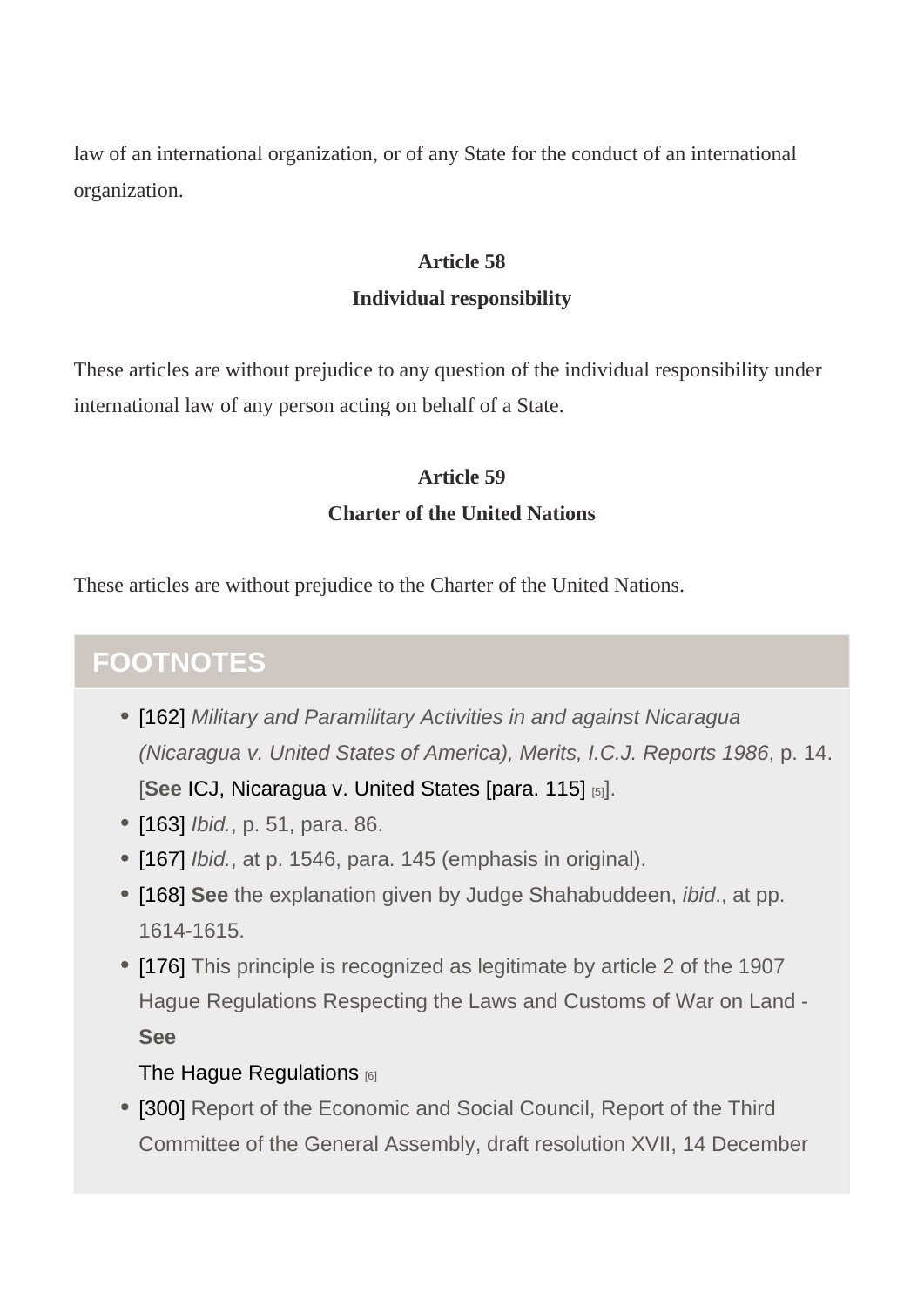<span id="page-30-0"></span>1982, A/37/745, p. 50..

- [\[435\]](#page-14-0) See e.g. art. 23 (g) of the Hague Regulations Respecting the Laws and Customs of War on Land (annexed to Convention II of 1899 and Convention IV of 1907), which prohibits the destruction of enemy property "unless such destruction or seizure be imperatively demanded by the necessities of war" [...]. Similarly, art. 54 (5) of the Protocol Additional to the Geneva Conventions of 12 August 1949, and Relating to the Protection of Victims of International Armed Conflicts (Protocol I), appears to permit attacks on objects indispensable to the survival of the civilian population if "imperative military necessity" so requires.
- [\[673\]](#page-19-0) Rome Statute of the International Criminal Court, 17 July 1998, A/CONF.183/9, art. 25 (4). See also art. 10: "Nothing in this Part shall be interpreted as limiting or prejudicing in any way existing or developing rules of international law for purposes other than this Statute" - See [The](https://casebook.icrc.org/case-study/international-criminal-court#a_statute)  [International Criminal Court \[A. The Statute\]](https://casebook.icrc.org/case-study/international-criminal-court#a_statute) [7]
- [\[674\]](#page-19-0) According to the International Court of Justice, obligations erga omnes "derive, for example, in contemporary international law, from the outlawing of acts of aggression, and of genocide, as also from the principles and rules concerning the basic rights of the human person, including protection from slavery and racial discrimination": Barcelona Traction, Light and Power Company, Limited, Second Phase, I.C.J. Reports 1970, p. 3, at p. 32, para. 34. See also East Timor (Portugal v. Australia), I.C.J. Reports 1995, p. 90, at p. 102, para. 29; Legality of the Threat or Use of Nuclear Weapons, I.C.J. Reports 1996, p. 226, at p. 258, para. 83; Application of the Convention on the Prevention and Punishment of the Crime of Genocide, Preliminary Objections, I.C.J. Reports 1996, p. 595, at pp. 615-616, paras. 31-32.
- [\[768\]](#page-24-0) Barcelona Traction, Light and Power Company, Limited, Second Phase, I.C.J. Reports 1970, p. 3, at p. 32, para. 33, and see commentary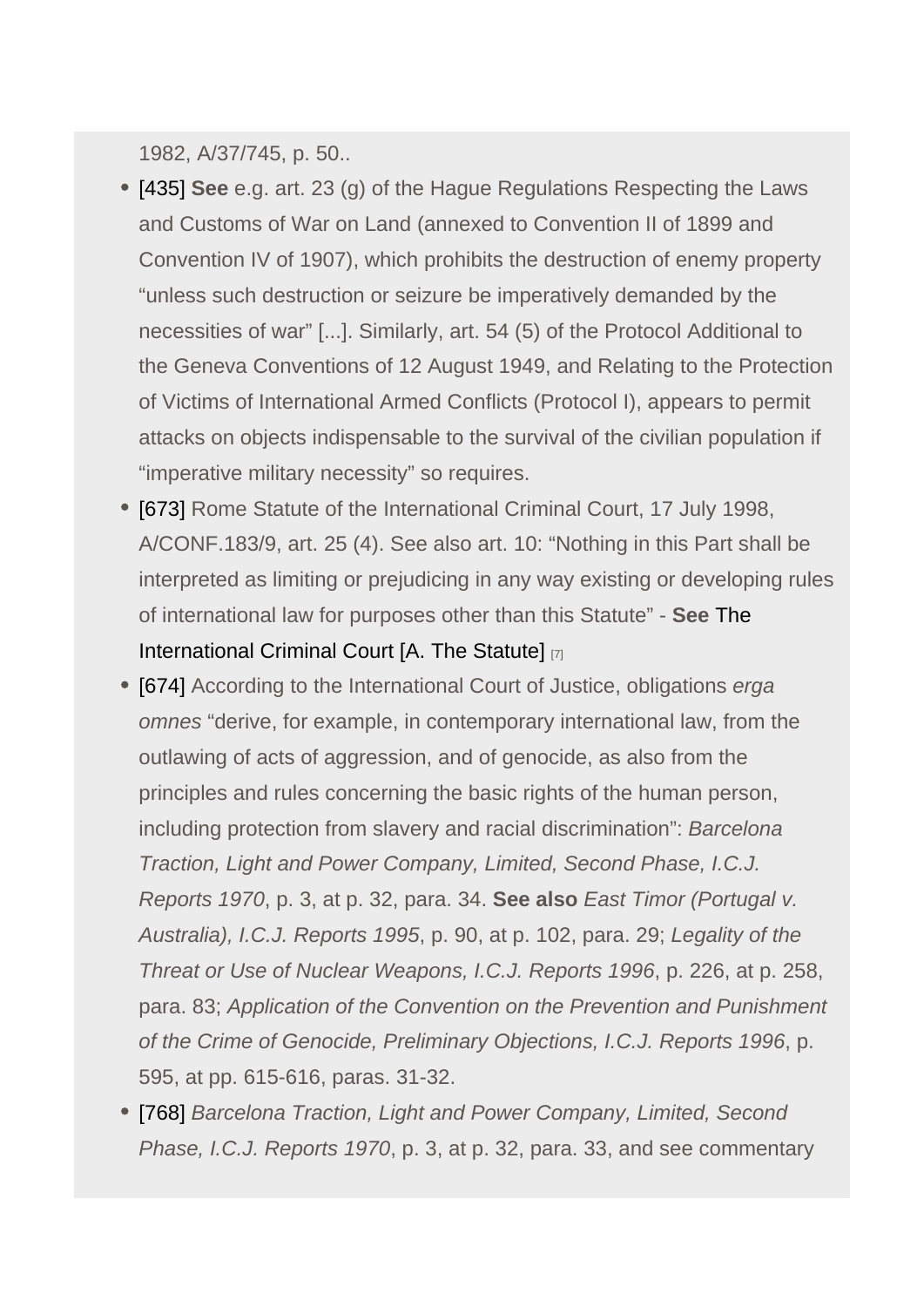<span id="page-31-0"></span>to Part Two, chapter III, paras (2)-(6).

- [\[769\]](#page-24-0) Ibid., at p. 32, para. 34.
- [\[805\]](#page-25-0) E/C.12/1997/8, 5 December 1997, para. 1 [available on <http://www.un.org> [8]
- [\[806\]](#page-26-0) Ibid., para. 4.
- [\[807\]](#page-26-0) [...] See also arts. 54 (2) ("objects indispensable to the survival of the civilian population"), 75. See also Protocol II [...] art. 4.
- [\[808\]](#page-26-0) Art. 1 (2) of the International Covenant on Economic, Social and Cultural Rights, United Nations, [...] and art. 1 (2) of the International Covenant on Civil and Political Rights, United Nations, [...] [available on <http://www.un.org> [8]

# B. Commentary to Article 10 adopted on first reading

[Source: Commentary of the International Law Commission on Article 10 of the Draft Article on State Responsibility, adopted on first reading at its twenty-seventh session, para 26, Yearbook of the International Law Commission, 1975, Vol. II, p. 69.]

# [...]

26. On the other hand, with regard to actions or omissions which persons with the status of State organs may have committed in their capacity as private individuals, the Commission considered that they had no connexion whatsoever with the fact that the persons in question were part of the machinery of the State and accordingly could not be attributed to the State under international law. [...] That naturally does not prevent States from sometimes assuming responsibility for such actions by treaty, as is the case for instance, of the Convention IV respecting the laws and customs of war on land (The Hague, 1907), article 3 of which attributes to the State responsibility for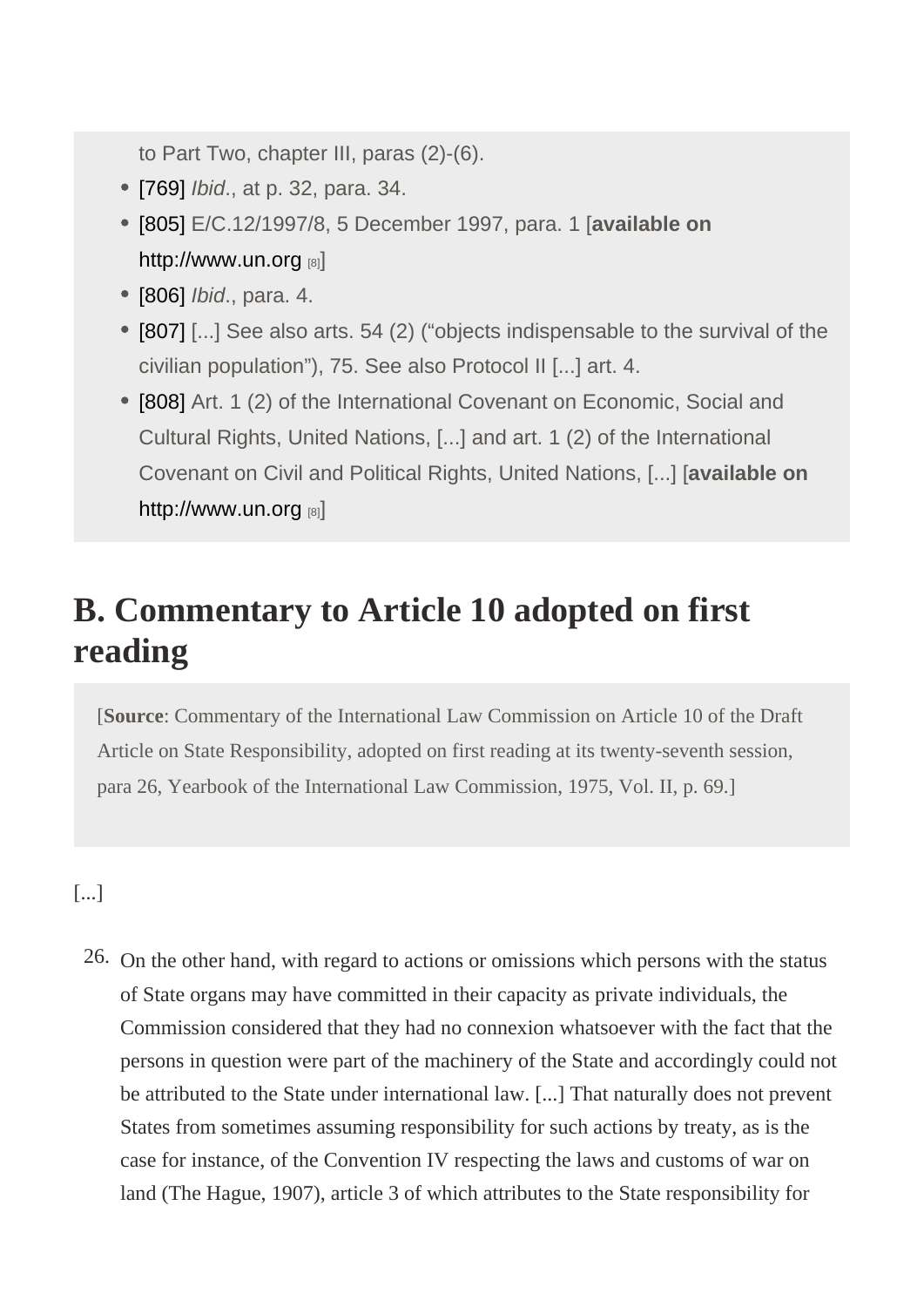"all acts committed by persons forming part of its armed forces" in violation of the regulations annexed to the Convention, whether they acted as organs or as individuals. [...]

# **Discussion**

- 1. (Art. 7 and Commentary to Art. 10 adopted on first reading) Is a State responsible for all acts committed by members of its armed forces? Even if those members contravened the orders given? Even if they acted in their private capacity? Does the rule found in IHL reflect the general rule or is it more demanding for States? Hague Convention IV, Art.  $\mathfrak{g}_i$ ; [P I, Art. 91](https://www.icrc.org/applic/ihl/ihl.nsf/Article.xsp?action=openDocument&documentId=F461FC196C18A52DC12563CD0051E2AC) $_{[10]}$ )
- 2. (Art. 8)
	- a. When and in what circumstances may an individual engaged in an armed conflict against his government be considered as an agent for a foreign Sate? According to the International Court of Justice (ICJ) in the cabboaragua v. United State<sup>8</sup> [Se[eICJ, Nicaragua v. United Stat](https://casebook.icrc.org/case-study/icj-nicaragua-v-united-states)es] According to the International Criminal Tribunal for the former Yugoslavia (ICTY) in Tradic case? [Se[eICTY, The Prosecutor v. Tad](https://casebook.icrc.org/case-study/icty-prosecutor-v-tadic)ie] According to the International Law Commission (ILC)? In your opinion?
	- b. Did the ICTY have to answer the same question as the ICJ intidated case ? According to the ICTY? According to the ILC? What do you think? Is the fact decisive that the ICJ considered the behaviour of a State and the ICTY that of an individual?
- 3. (Art. 9)
	- a. Is a State whose authority disintegrates during a conflict responsible for the behaviour of groups or individuals trying to restore order? What are the practical consequences of such a responsibility? Are the acts committed by participants in a levée en massattributable to the State P.R., Art.  $2_{[13]}$ ; [GC III](https://ihl-databases.icrc.org/applic/ihl/ihl.nsf/Treaty.xsp?documentId=77CB9983BE01D004C12563CD002D6B3E&action=openDocument)  $_{[14]}$ , Art.  $4(A)(6)$  $[15]$
	- b. When is a State whose authority disintegrates during a conflict responsible for violations of IHL committed by a group or individuals who are not trying to restore order? What are the practical consequences of such responsibility? Are the Articles adapted to this problem?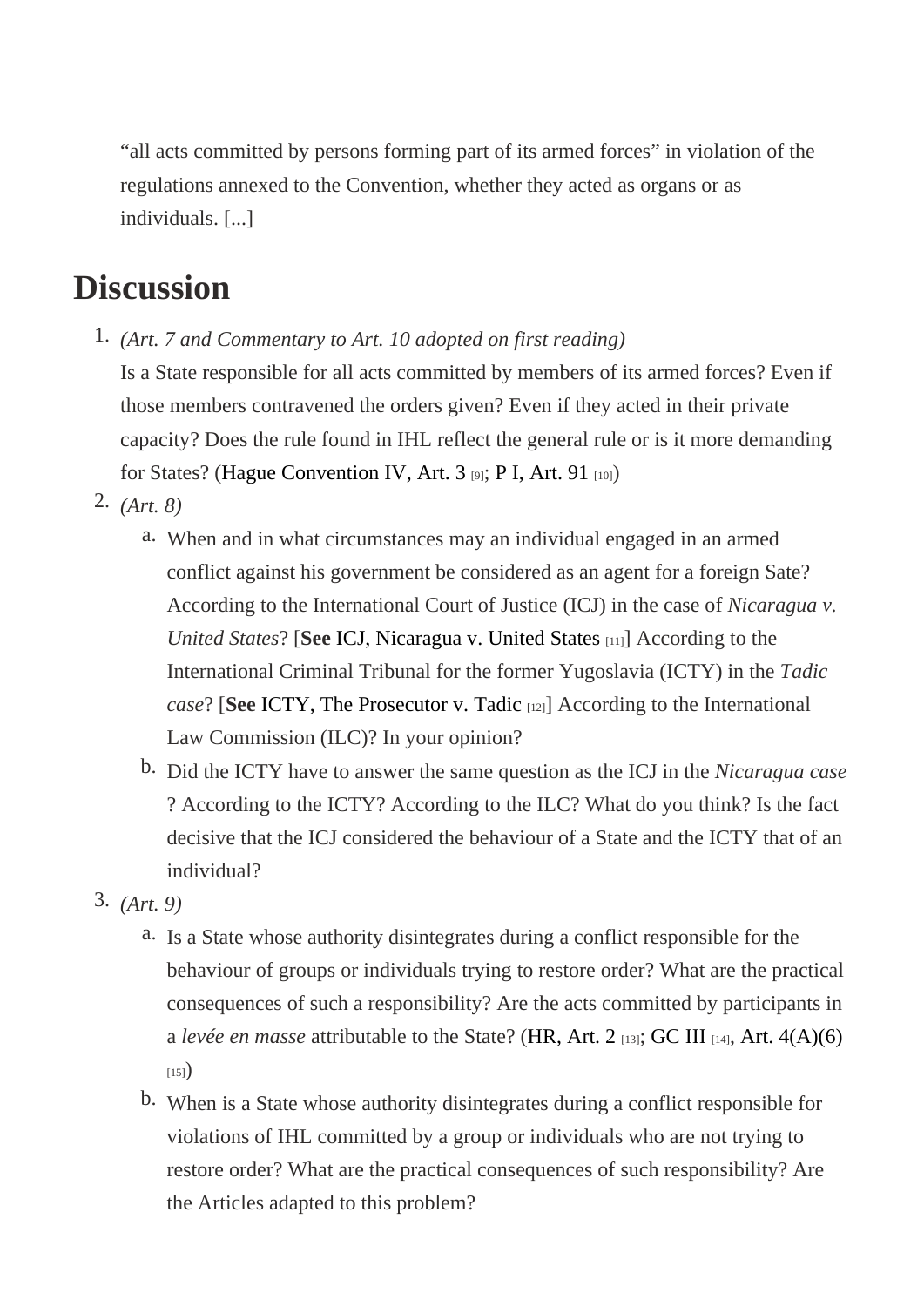# 4. (Art. 10)

- a. In what circumstances is a State responsible for violations of IHL committed by a rebel movement? Is the rebel movement itself responsible for the violations it commits? Is the rebel movement responsible if it does not become the new government of a State $\mathcal{C}$ C I-IV, Art. 3 [16])
- b. Is it acceptable that responsibility for violations of IHL by a rebel movement depends on that movement's success? Does it also depend on the legitimacy of its struggle?
- c. When can we say that a movement is sufficiently organized for the State, of which it later becomes the government, to be responsible for the violations of IHL committed by that movement before obtaining power? From what level of organization does the movement itself become responsible for its violations? ( GC I-IV, Art.  $3_{[16]}$ ; [P II](https://ihl-databases.icrc.org/applic/ihl/ihl.nsf/Treaty.xsp?documentId=2F5AA9B07AB61934C12563CD002D6B25&action=openDocument)  $[17]$ , [Art. 1](https://ihl-databases.icrc.org/applic/ihl/ihl.nsf/Article.xsp?action=openDocument&documentId=D8E74048310EEFE1C12563CD0051A4DE)  $[18]$ )
- 5. (Art. 16)

When can we consider that a State is aiding or assisting another State to commit violations of IHL? Are the obligations contained in Art. 1 common to the Geneva Conventions and to Protocol I the same as those contained in Art. 16 of the Articles? Is the supplying of weapons, when the supplier knows that they will be used in violations of IHL, itself a violation of IHL? Is the supplying of weapons whose use is banned by IHL a violation of IHL? For it to be a violation, must both States be subject to the ban? Is there illegal aid if only the supplier State is subject to the ban? Is there wrongful aid if only the buyer State is subject to the ban, but not the supplier State?

6. (Art. 21)

May self-defence ever be a circumstance which precludes wrongfulness of what would otherwise be a violation of IHL by a State? Does the same apply to a grave breach committed by an individual  $\mathbb{C} \mathbb{C}$  Statute, Art. 31(1)( $q$ )<sub>91</sub>, SeeThe [International Criminal Court \[A. The Statu](https://casebook.icrc.org/case-study/international-criminal-court#a_statute)te]

- 7. (Art. 25)
	- a. May necessity be a circumstance precluding wrongfulness of what would otherwise be a violation of IHL by a State? If yes, in what circumstances? Why may it generally not be invoked for this purpose? Is it because IHL implicitly excludes this possibility?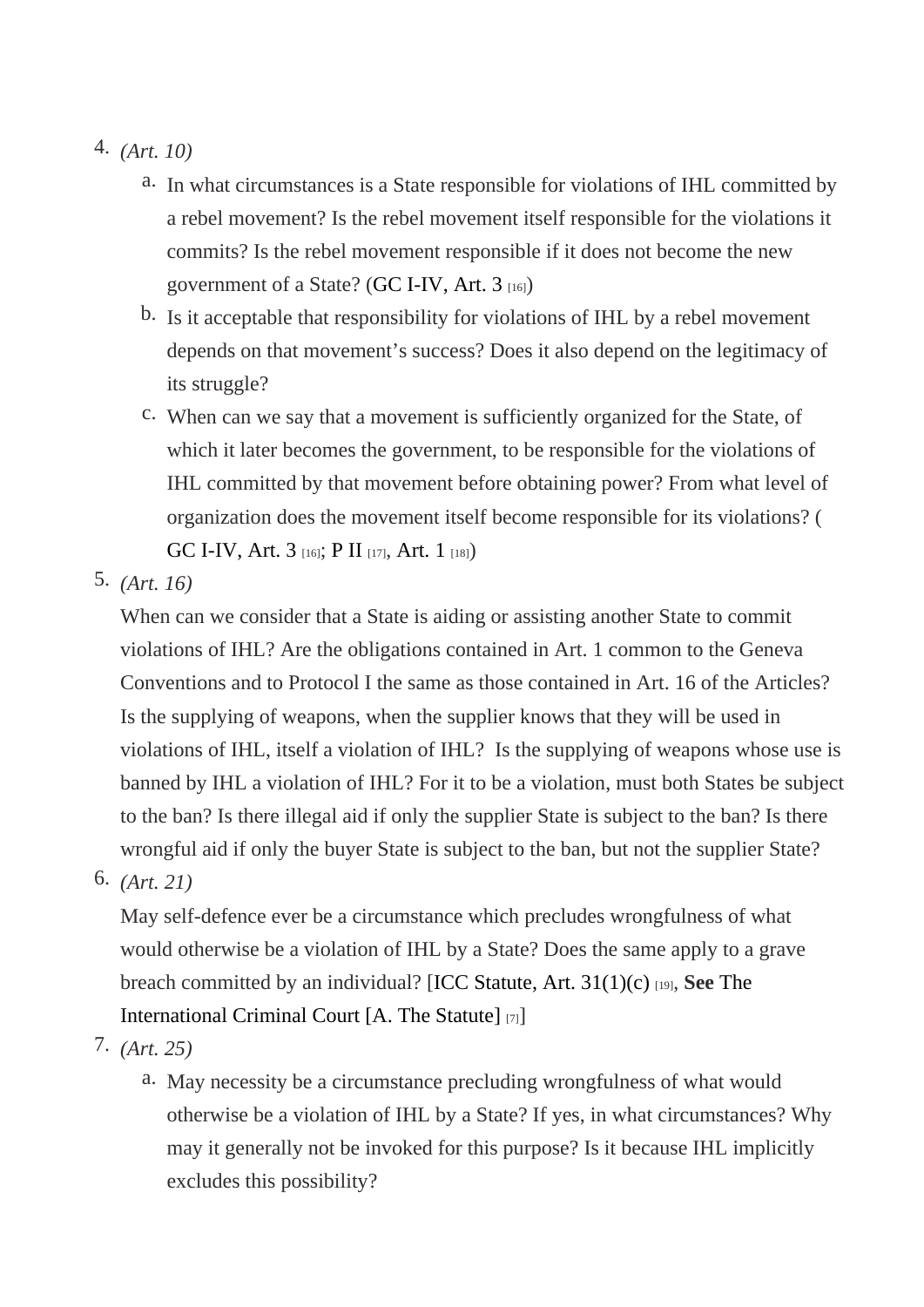- b. Which rules of IHL allow certain behaviour in the case of military necessity? Are they primary or secondary rules?
- c. May necessity be a defence for a grave breach of IHL by an individual? [ICC Statute, Art. 31(1)(c), Seehe International Criminal Court, [\[A. The Statut](https://casebook.icrc.org/case-study/international-criminal-court#icc_a_the_statute)e<sub>11</sub> ]] In what circumstances? Are the answers to questions a. and c. the same? Are they determined by the same rules?
- 8. Does Art. 26 in itself not imply that Arts 21 and 25 of the Articles can never be invoked to justify a violation of IHL?
- 9. In the case of a violation of IHL, does the responsible State have duties towards the individuals who are victims of the violation  $C$  I-IV, Arts 6 $_{122}/6$  $_{122}/6$   $_{123}/6$   $_{124}/7$  $_{124}/7$   $_{1251}$ , [7](https://www.icrc.org/applic/ihl/ihl.nsf/Article.xsp?action=openDocument&documentId=47CC1F5C9494F52CC12563CD00519ECC)  $_{126}/7$  $_{126}/7$  $_{[27]}/7$  $_{[27]}/7$   $_{[28]}/8$  $_{[28]}/8$   $_{[29]}$  and [51](https://www.icrc.org/applic/ihl/ihl.nsf/Article.xsp?action=openDocument&documentId=CC531267D4833340C12563CD0051A2E7)  $_{[30]}/52$  $_{[30]}/52$   $_{[31]}/131$  $_{[31]}/131$   $_{[32]}/148$  $_{[32]}/148$   $_{[33]}$  respectively)? Even if the individuals are nationals of the responsible State? How can these victims invoke this responsibility? Do Art. 3 of Hague Convention IV and Art. 91 of Protocol I imply that victims may seek compensation?
- 10. What duties does a State have when it is responsible for a violation of IHL?
- 11. Are the general rules on forms and content of reparation all fully applicable in the case of violations of IHL? Who must pay compensation to whom?
- 12. (Arts 40 and 41)
	- a. Which violations of IHL come under Chapter III of Part Two of the Articles?
	- b. What is the relationship between Art. 41(1) of the Articles, Art. 1 common to the Geneva Conventions and to Protocol I, and Art. 89 of Protocol I? Does this first provision mean that Art. 89 is also valid in non-international armed conflicts?
	- c. What are the lawful means to be used in order to put a stop to violations of IHL? Must they have been prescribed by IHL? By international law? Is it sufficient that they are not contrary to a prohibition in international law? May the legality of a method also flow from the legality of countermeasures that violate rules other than IHL? Are the conditions of Arts 49-51 of the Articles applicable to countermeasures taken by third States under Art. 41(1) of the Articles? Under Art. 1 common to the Conventions and to Protocol I?
	- d. Is Art. 54 of the Articles applicable for violations covered by Chapter III of Part Two of the Articles?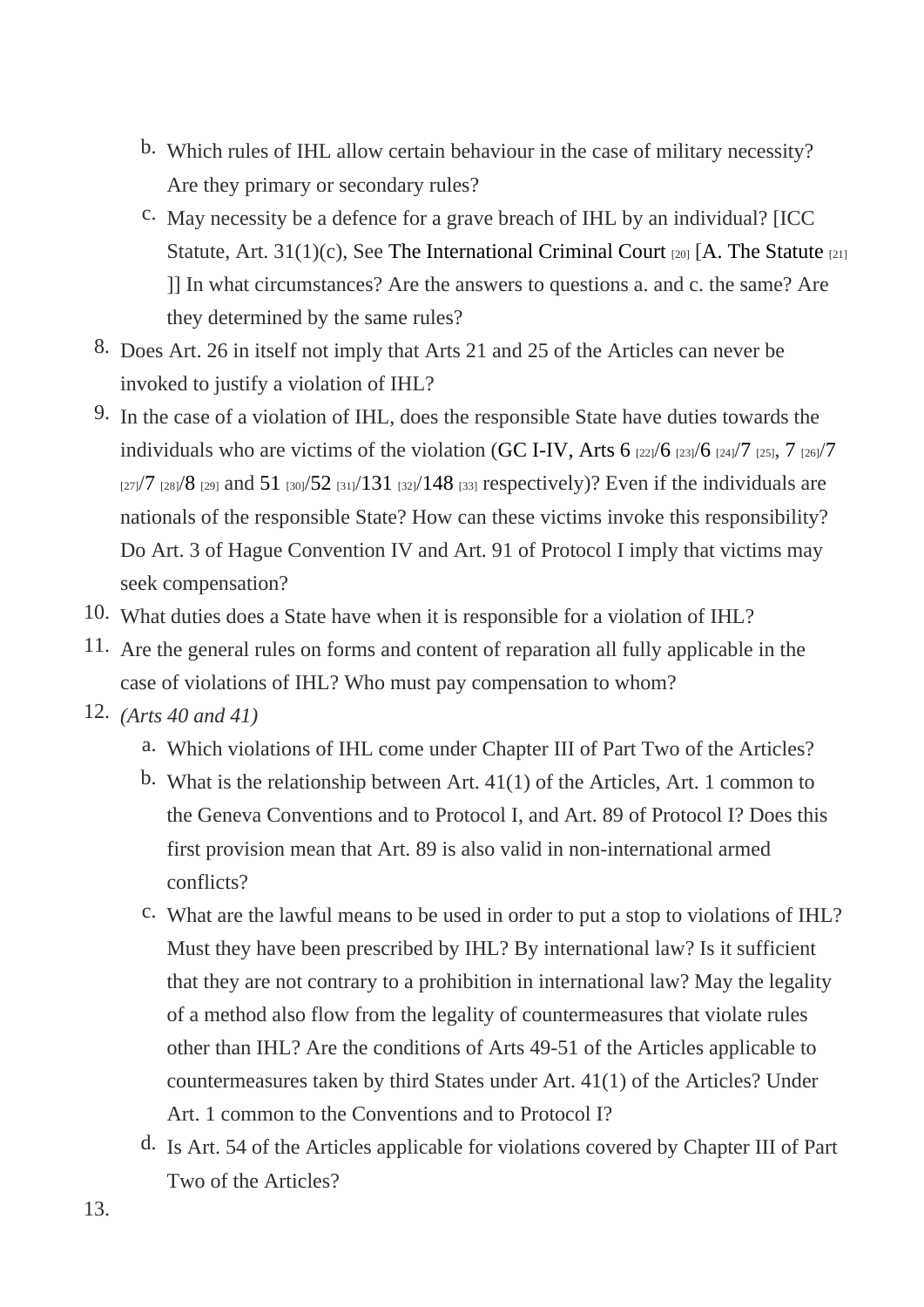(Arts 42 and 48)

- a. Which is the injured State in the case of a violation of IHL? Of a violation of the IHL of non-international armed conflict? Do Art. 1 common to the Conventions and Art 1(1) of Protocol I mean that all States Parties are injured in the case of a violation of IHL?
- b. If not, which violations of IHL entitle States other than the injured State to invoke State responsibility? All violations of IHL? Must these States act together?
- c. What is the relationship between Art. 48 of the Articles and Art. 1 common to the Conventions and to Protocol I?
- d. What is the relationship between Art. 48(1)(b) and Art. 41(1) of the Articles?

14. (Arts 49-51)

- a. May a State injured by a violation of IHL take countermeasures? If yes, which ones? What are the limits?
- b. May a State injured by a violation of international law (humanitarian or other) take countermeasures that consist in the temporary non-execution of its obligations under IHL? At least obligations that do not preclude their violation as a reprisal? GC I-IV, Arts  $46_{\frac{34}{7}}$  (35)/[13\(3\)](https://ihl-databases.icrc.org/applic/ihl/ihl.nsf/Article.xsp?action=openDocument&documentId=CD863DC518A5E1D7C12563CD0051AB7A)<sub>[36]</sub>[/33\(3\)](https://ihl-databases.icrc.org/applic/ihl/ihl.nsf/Article.xsp?action=openDocument&documentId=72728B6DE56C7A68C12563CD0051BC40)<sub>[37]</sub> respectively P I [38], Arts [20](https://ihl-databases.icrc.org/applic/ihl/ihl.nsf/Article.xsp?action=openDocument&documentId=0D8292177AFD9AD0C12563CD0051D8B7)<sub>[39]</sub>, [51\(6\)](https://ihl-databases.icrc.org/applic/ihl/ihl.nsf/Article.xsp?action=openDocument&documentId=4BEBD9920AE0AEAEC12563CD0051DC9E)<sub>[40]</sub>, [52\(1\)](https://ihl-databases.icrc.org/applic/ihl/ihl.nsf/Article.xsp?action=openDocument&documentId=F08A9BC78AE360B3C12563CD0051DCD4)<sub>[41]</sub>, [53\(c\)](https://ihl-databases.icrc.org/applic/ihl/ihl.nsf/Article.xsp?action=openDocument&documentId=D76C3391F1A412C5C12563CD0051DCEB)<sub>[42]</sub>, [54\(4\)](https://ihl-databases.icrc.org/applic/ihl/ihl.nsf/Article.xsp?action=openDocument&documentId=C5F28CACC22458EAC12563CD0051DD00)<sub>[43]</sub>, [55\(2\)](https://ihl-databases.icrc.org/applic/ihl/ihl.nsf/Article.xsp?action=openDocument&documentId=E20CAD5E1C078E94C12563CD0051DD24)<sub>[44]</sub> an[d 56\(4\)](https://ihl-databases.icrc.org/applic/ihl/ihl.nsf/Article.xsp?action=openDocument&documentId=3376730ECD9DF7B1C12563CD0051DD37)<sub>[45]</sub>; [CIHL](https://ihl-databases.icrc.org/customary-ihl/eng/docs/home) [46] , Rules  $145$ <sup>[47]-[147](https://ihl-databases.icrc.org/customary-ihl/eng/docs/v1_rul_rule147)</sup>[48])
- c. Are reprisals that are not banned by IHL but which consist in the nonperformance of obligations under IHL (for example the use of certain weapons against combatants) prohibited by Art. 50(1)(d) of the Articles?
- d. Is the use of famine as a countermeasure against a civilian population prohibited? In an armed conflict, does this prohibition come from IHL or from Art. 50(1)(b), (c) or (d) of the Articles  $P(I_{[38]}, Art. 54_{[43]}; CIHL_{[46]}, Rule 53_{[49]})$  $P(I_{[38]}, Art. 54_{[43]}; CIHL_{[46]}, Rule 53_{[49]})$  $P(I_{[38]}, Art. 54_{[43]}; CIHL_{[46]}, Rule 53_{[49]})$  $P(I_{[38]}, Art. 54_{[43]}; CIHL_{[46]}, Rule 53_{[49]})$  $P(I_{[38]}, Art. 54_{[43]}; CIHL_{[46]}, Rule 53_{[49]})$  $P(I_{[38]}, Art. 54_{[43]}; CIHL_{[46]}, Rule 53_{[49]})$  $P(I_{[38]}, Art. 54_{[43]}; CIHL_{[46]}, Rule 53_{[49]})$
- 15. (Art. 54)
	- a. What measures does Art. 54 allow a third State to take in response to a violation of IHL by another State? In this case are countermeasures allowed? Does Art. 54 preclude countermeasures which violate international law (other than humanitarian)?
	- b. Is Art. 1 common to the Conventions and to Prototox Ispecialis with regard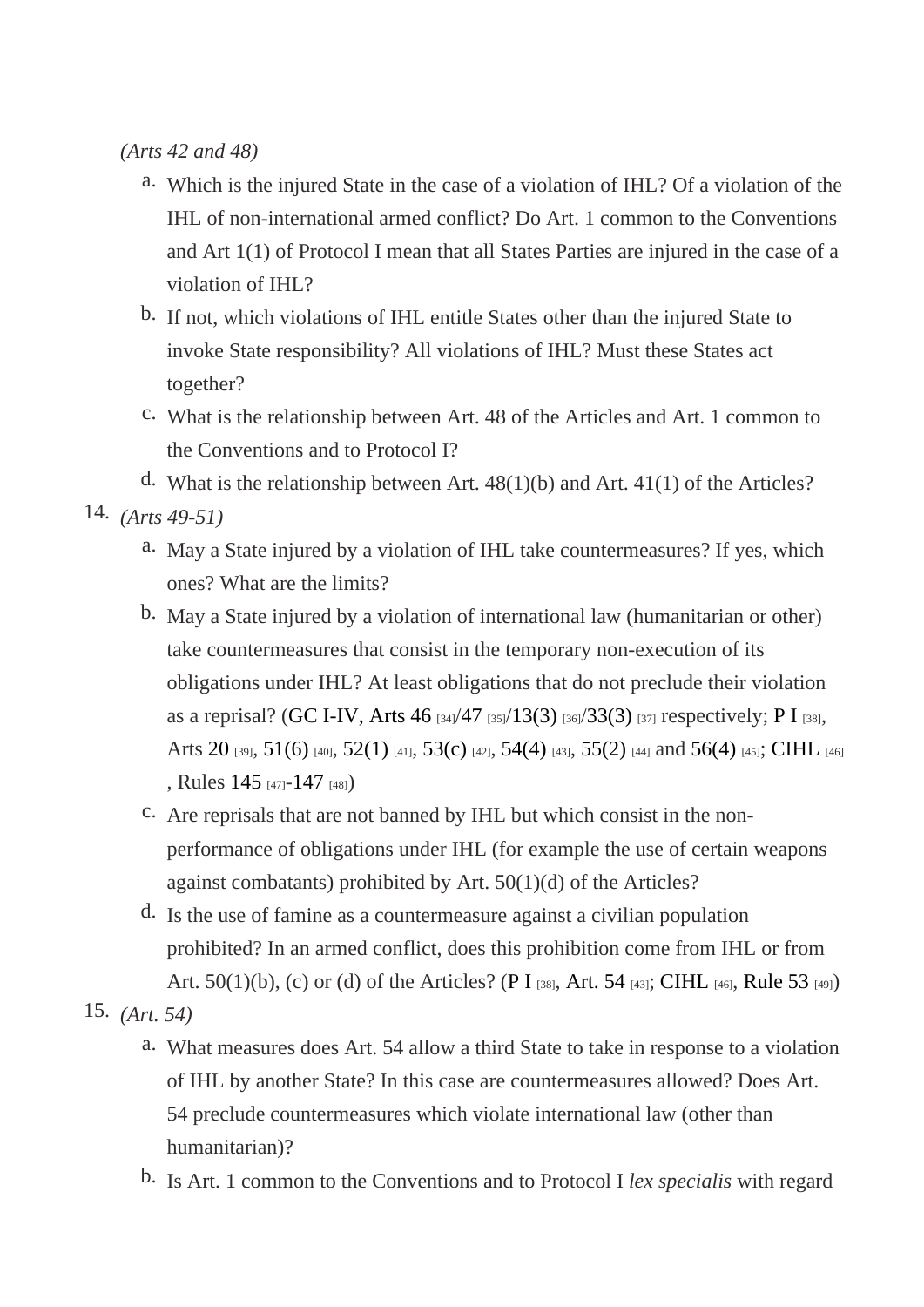to Art. 54 of the Articles and if so, does it authorize countermeasures by all States if IHL is violated?

16. *(Art. 55)*

List some special rules of IHL on State responsibility.

**Source URL:** https://casebook.icrc.org/case-study/international-law-commission-articles-state-responsibility

#### **Links**

- [1] https://casebook.icrc.org/disclaimer-and-copyright
- [2] http://www.un.org/law/ilc/
- [3] https://casebook.icrc.org/case-study/icty-prosecutor-v-tadic#partc\_statute
- [4] https://casebook.icrc.org/case-study/icj-nuclear-weapons-advisory-opinion#para79
- [5] https://casebook.icrc.org/case-study/icj-nicaragua-v-united-states#para115
- [6] http://www.icrc.org/ihl.nsf/FULL/195
- [7] https://casebook.icrc.org/case-study/international-criminal-court#a\_statute

[8] http://www.un.org

[9]

https://www.icrc.org/applic/ihl/ihl.nsf/Article.xsp?action=openDocument&documentId=144930FB7D15DBF6C12563CD0 [10]

https://www.icrc.org/applic/ihl/ihl.nsf/Article.xsp?action=openDocument&documentId=F461FC196C18A52DC12563CD0

[11] https://casebook.icrc.org/case-study/icj-nicaragua-v-united-states

[12] https://casebook.icrc.org/case-study/icty-prosecutor-v-tadic

[13] https://ihl-

databases.icrc.org/applic/ihl/ihl.nsf/Article.xsp?action=openDocument&documentId=B209AC889832BE5EC12563CD005 [14] https://ihl-

databases.icrc.org/applic/ihl/ihl.nsf/Treaty.xsp?documentId=77CB9983BE01D004C12563CD002D6B3E&action=openDo [15] https://ihl-

databases.icrc.org/applic/ihl/ihl.nsf/Article.xsp?action=openDocument&documentId=2F681B08868538C2C12563CD0051 [16] https://ihl-

databases.icrc.org/applic/ihl/ihl.nsf/Article.xsp?action=openDocument&documentId=BAA341028EBFF1E8C12563CD00 [17] https://ihl-

databases.icrc.org/applic/ihl/ihl.nsf/Treaty.xsp?documentId=2F5AA9B07AB61934C12563CD002D6B25&action=openDo [18] https://ihl-

databases.icrc.org/applic/ihl/ihl.nsf/Article.xsp?action=openDocument&documentId=D8E74048310EEFE1C12563CD005 [19]

https://www.icrc.org/applic/ihl/ihl.nsf/Article.xsp?action=openDocument&documentId=EAA4A44A5610D3F2412566900

[20] https://casebook.icrc.org/case-study/international-criminal-court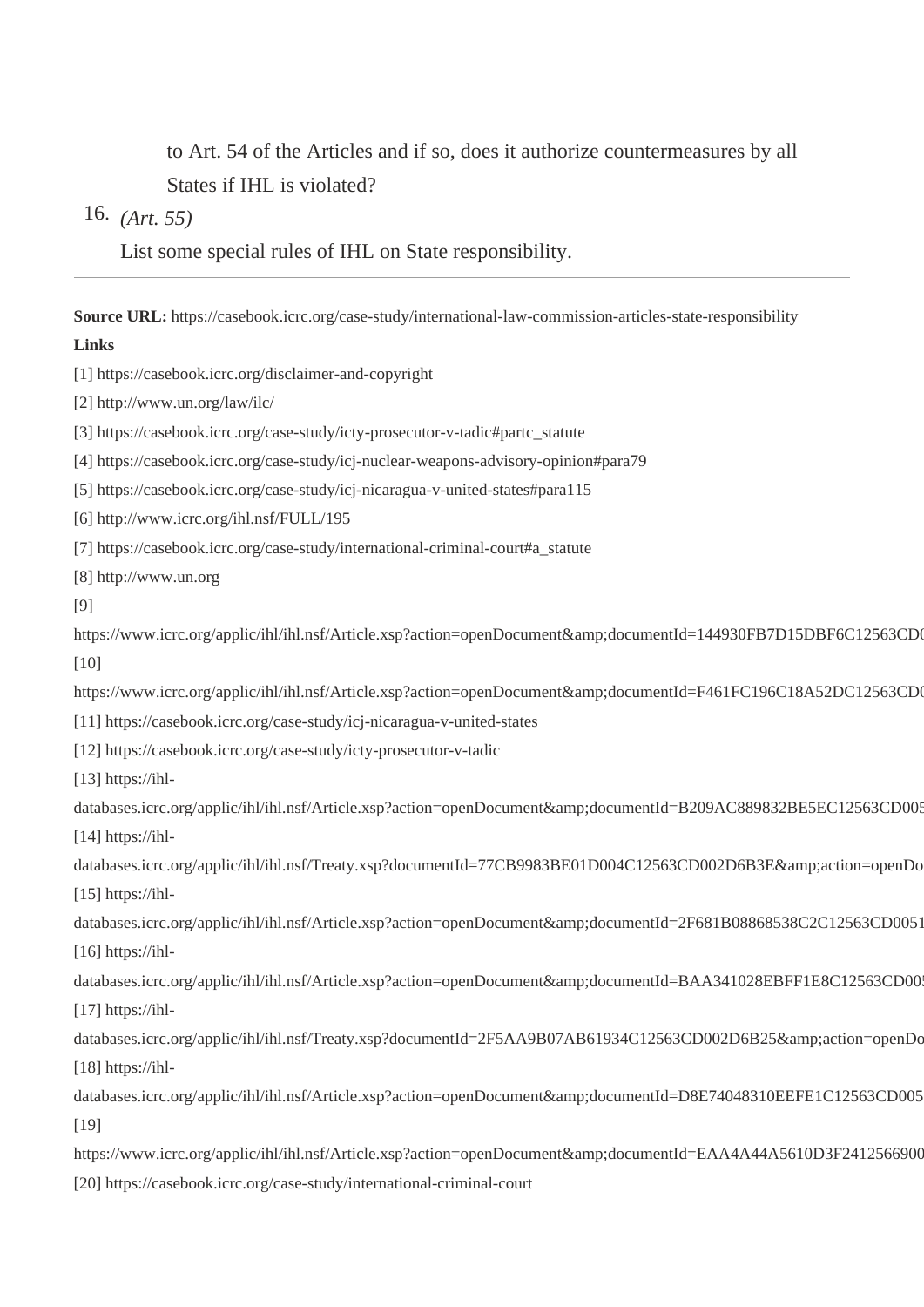[21] https://casebook.icrc.org/case-study/international-criminal-court#icc\_a\_the\_statute

[22]

https://www.icrc.org/applic/ihl/ihl.nsf/Article.xsp?action=openDocument&documentId=A5EE57C3CD1003EBC12563CD [23] https://www.icrc.org/applic/ihl/ihl.nsf/Article.xsp?action=openDocument&amp:documentId=57FDCAD7D9E5EADCC12563C

[24]

https://www.icrc.org/applic/ihl/ihl.nsf/Article.xsp?action=openDocument&documentId=8014011E31807F8AC12563CD00 [25]

https://www.icrc.org/applic/ihl/ihl.nsf/Article.xsp?action=openDocument&documentId=4090F1326BFF167BC12563CD0 [26]

https://www.icrc.org/applic/ihl/ihl.nsf/Article.xsp?action=openDocument&documentId=47CC1F5C9494F52CC12563CD0 [27]

https://www.icrc.org/applic/ihl/ihl.nsf/Article.xsp?action=openDocument&documentId=2285CE9F0E1F78ACC12563CD0 [28]

https://www.icrc.org/applic/ihl/ihl.nsf/Article.xsp?action=openDocument&documentId=F06BF3341D456002C12563CD0 [29]

https://www.icrc.org/applic/ihl/ihl.nsf/Article.xsp?action=openDocument&documentId=764DC780D25C9D75C12563CD [30]

https://www.icrc.org/applic/ihl/ihl.nsf/Article.xsp?action=openDocument&documentId=CC531267D4833340C12563CD0 [31]

https://www.icrc.org/applic/ihl/ihl.nsf/Article.xsp?action=openDocument&documentId=2D85EF5CBA97ADE3C12563CI [32]

https://www.icrc.org/applic/ihl/ihl.nsf/Article.xsp?action=openDocument&documentId=E4CE404BEB5A0424C12563CD [33]

https://www.icrc.org/applic/ihl/ihl.nsf/Article.xsp?action=openDocument&documentId=27430ABFE71A2E92C12563CD0 [34] https://ihl-

databases.icrc.org/applic/ihl/ihl.nsf/Article.xsp?action=openDocument&documentId=671E488DF2686DB7C12563CD005 [35] https://ihl-

databases.icrc.org/applic/ihl/ihl.nsf/Article.xsp?action=openDocument&documentId=C8A91B30B8AB6C6EC12563CD00 [36] https://ihl-

databases.icrc.org/applic/ihl/ihl.nsf/Article.xsp?action=openDocument&documentId=CD863DC518A5E1D7C12563CD00 [37] https://ihl-

databases.icrc.org/applic/ihl/ihl.nsf/Article.xsp?action=openDocument&documentId=72728B6DE56C7A68C12563CD005 [38] https://ihl-

databases.icrc.org/applic/ihl/ihl.nsf/Treaty.xsp?documentId=D9E6B6264D7723C3C12563CD002D6CE4&action=openDo [39] https://ihl